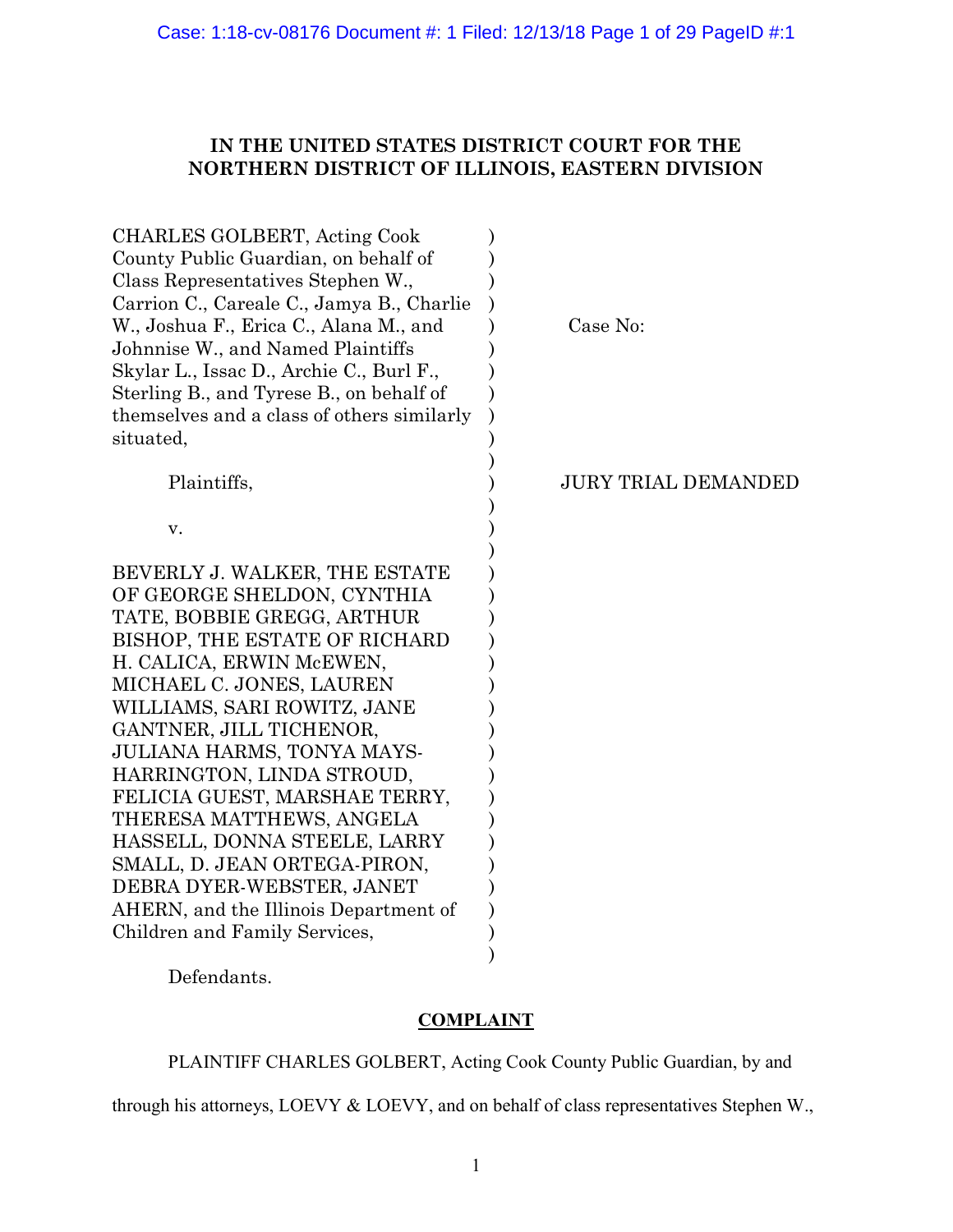## Case: 1:18-cv-08176 Document #: 1 Filed: 12/13/18 Page 2 of 29 PageID #:2

Carrion C., Careale C., Jamya B., Charlie W., Joshua F., Erica C., Alana M., and Johnnise W., and a class of other children similarly situated, and named Plaintiffs Skylar L., Issac D., Archie C., Burl F., Sterling B., and Tyrese B., complain of Defendants BEVERLY J WALKER, THE ESTATE OF GEORGE SHELDON, CYNTHIA TATE, BOBBIE GREGG, ARTHUR BISHOP, THE ESTATE OF RICHARD H. CALICA, ERWIN McEWEN, MICHAEL C. JONES, LAUREN WILLIAMS, SARI ROWITZ, JANE GANTNER, JILL TICHENOR, JULIANA HARMS, TONYA MAYS-HARRINGTON, LINDA STROUD, FELICIA GUEST, MARSHAE TERRY, THERESA MATTHEWS, ANGELA HASSELL, DONNA STEELE, LARRY SMALL, D. JEAN ORTEGA-PIRON, DEBRA DYER-WEBSTER, JANET AHERN and the Illinois Department of Children and Family Services, and state as follows:

## Introduction

1. This is an action pursuant to 42 U.S.C. § 1983 challenging the unconstitutionality of policies and practices promulgated by the Defendants acting within the Illinois Department of Children and Family Services ("DCFS") that directly and negatively impact children who are held in psychiatric hospitals long past the time that their treatment required them to be confined.

2. The problem is straightforward. Each of the child class members was in DCFS's care and required psychiatric hospitalization. Upon being medically cleared for discharge, instead of going to an appropriate facility, the Defendants forced the children to remain in locked psychiatric wards, causing immense harm. This unconstitutional practice is referred to as holding children beyond medical necessity, or "BMN."

3. The Constitution requires that the Defendants, as responsible state officials entrusted with the care of vulnerable children, ensure that those same children are not locked in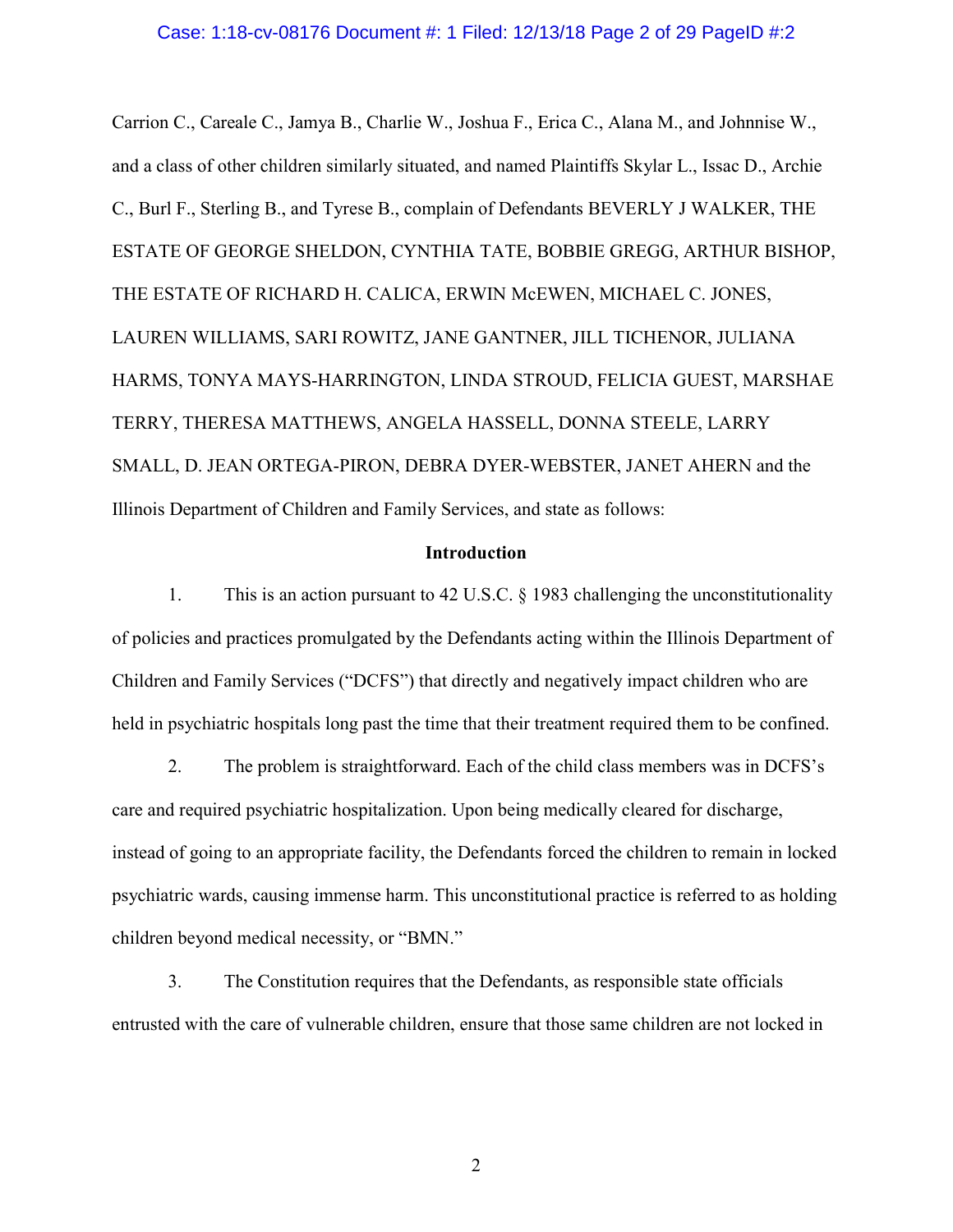#### Case: 1:18-cv-08176 Document #: 1 Filed: 12/13/18 Page 3 of 29 PageID #:3

mental hospitals unnecessarily. This is particularly important because nearly every child who is in the care and custody of DCFS has experienced significant trauma in his or her life.

4. The effects of holding children BMN are heartbreaking at an individual level and staggering when multiplied among all the children who have been subjected to the practice. Simply put, holding a child BMN is inhumane. Being unnecessarily locked in a psychiatric hospital undermines – even eliminates – the precious stability that children formed during their admission. Children in psychiatric hospitals receive no formal schooling. They are locked indoors every day. Their ability to visit with siblings and family members is drastically curtailed. And psychiatric facilities can be dangerous, particularly for vulnerable children, when other patients express psychiatric and behavior disorders.

5. By way of one example, class representative Alana M. entered DCFS care after her adoptive mother passed away and her adoptive grandmother, who passed away shortly after, was too ill to care for her. Alana was hospitalized for depression when she was 13 years old. The post-hospitalization plan was for Alana to live with her sister in Indiana, but by the time the placement was approved, Alana had been held BMN for four and a half months. Alana's doctors found that because of her prolonged BMN stay, she now required placement in a residential facility, rather than being able to live with her sister.

6. Defendants have known about this practice since at least 1988 when the issue of holding children BMN was raised in *BH v. Johnson* (Case No. 88 C 5599, N.D. Ill.). The problem has remained so widespread and unnecessary that in 2015 the Illinois State Legislature directed DCFS to track the children who were being held BMN.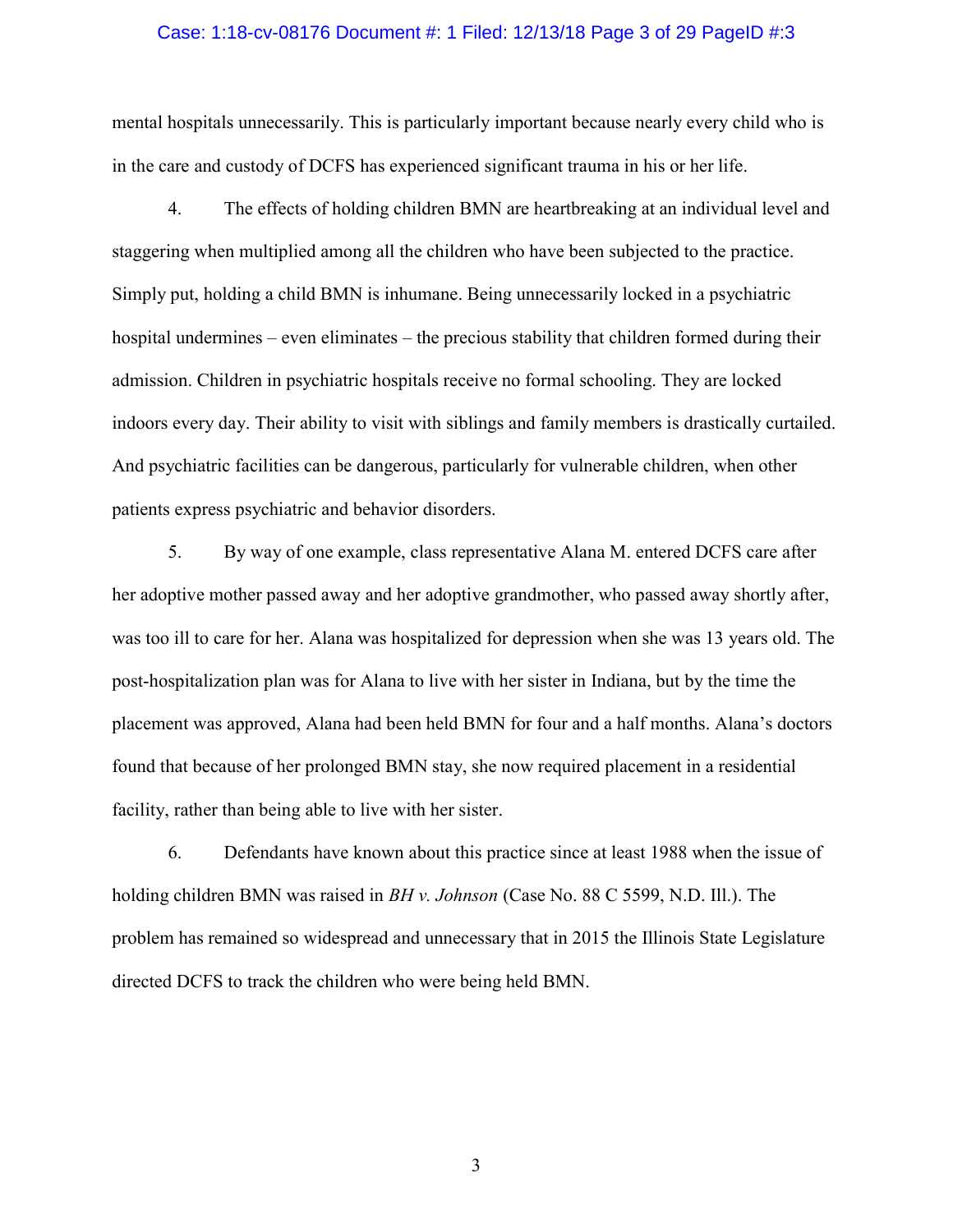## Case: 1:18-cv-08176 Document #: 1 Filed: 12/13/18 Page 4 of 29 PageID #:4

7. Despite tracking the children held BMN, and thereby having direct knowledge of the prevalence of the problem and the severity of its effects, Defendants have done absolutely nothing to end the practice.

8. Adding to the problem is that DCFS pretends it is saving taxpayer dollars by cutting funding for residential and group home care – placements that are desperately needed by children being held BMN. But the reality is that detaining children BMN is extraordinarily expensive, leaving Illinois taxpayers to spend millions of dollars on an unconstitutional practice.

9. Thus, DCFS reaps a false public relations benefit on the backs of the children it is charged to protect, while wasting millions of dollars on a practice that undeniably hurts kids.

10. Accordingly, Plaintiff, on behalf of class representatives Stephen W., Carrion C., Careale C., Jamya B., Charlie W., Joshua F., Erica C., Alana M., and Johnnise W., and a class of other children similarly situated, and Skylar L., Issac D., Archie C., Burl F., Sterling B., and Tyrese B., seek damages from Defendants in hopes that this lawsuit will once and for all prevent more children from suffering under the inhumane practice of BMN.

## Jurisdiction and Venue

11. This Court has jurisdiction over this action pursuant to 28 U.S.C. §§ 1331 and 1367, as Plaintiff asserts claims under federal law and the state law claim arises out of the same facts as the federal claims. Venue is proper under 28 U.S.C. § 1391(b) as on information and belief Defendants BEVERLY J. WALKER, THE ESTATE OF GEORGE SHELDON, CYNTHIA TATE, BOBBIE GREGG, ARTHUR BISHOP, THE ESTATE OF RICHARD H. CALICA, ERWIN McEWEN, MICHAEL C. JONES, LAUREN WILLIAMS, SARI ROWITZ, JANE GANTNER, JILL TICHENOR, JULIANA HARMS, TONYA MAYS-HARRINGTON, LINDA STROUD, FELICIA GUEST, MARSHAE TERRY, THERESA MATTHEWS,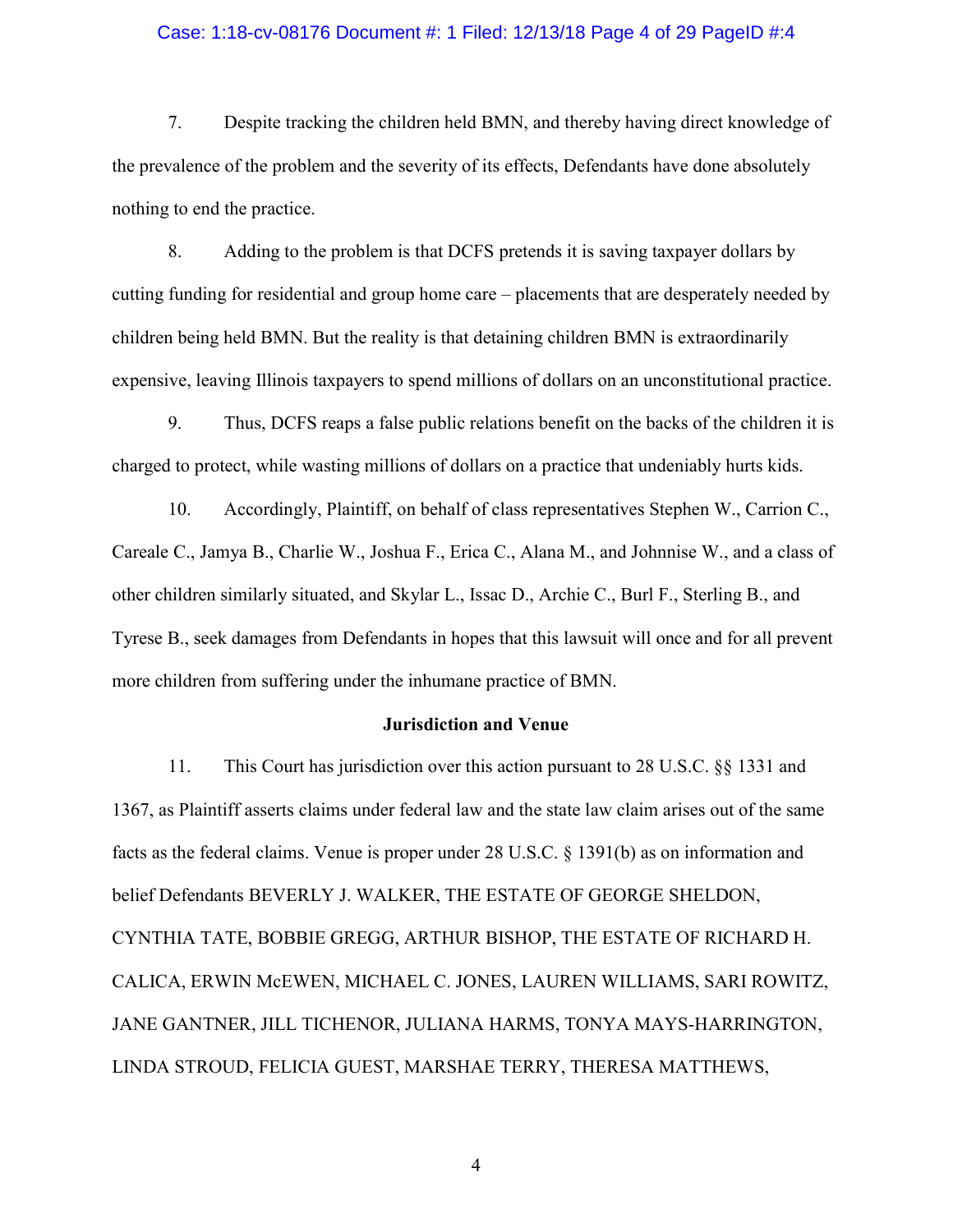ANGELA HASSELL, DONNA STEELE, LARRY SMALL, D. JEAN ORTEGA-PIRON, DEBRA DYER-WEBSTER, JANET AHERN and the ILLINOIS DEPARTMENT OF CHILDREN AND FAMILY SERVICES, are physically situated in this judicial district, and a substantial part of the events giving rise to the claims occurred here.

## Parties

12. Named Plaintiff CHARLES GOLBERT is the Acting Cook County Public Guardian. By orders of the Chief Judge of the Cook County Circuit Court and the Presiding Judge of the Juvenile Justice and Child Protection Division of the Circuit Court (Juvenile Court), Mr. Golbert is appointed attorney and guardian *ad litem* for the children who are the subjects of abuse, neglect, and dependency petitions filed in Juvenile Court. Mr. Golbert has extensive experience in child welfare and civil rights litigation. The Acting Public Guardian brings this suit as next friend on behalf of his child clients.

13. Class representative Stephen W. is a minor in the custody of DCFS. Stephen first entered DCFS custody after suffering physical abuse as a toddler and was eventually adopted. He later returned to DCFS care on two separate occasions as a result of his mental health needs. In 2014, Stephen, then 12 years old, was detained BMN on two separate occasions and spent a total of five months unnecessarily detained. In 2017, Stephen was again detained BMN for five months, spending his 16th birthday unnecessarily locked inside a psychiatric ward.

14. Class representative Carrion C. is a minor in the custody of Illinois DCFS. In 2018, at only seven years old, Carrion was detained BMN for over a month in a psychiatric hospital. Carrion has significant cognitive limitations and was unable to access school, recreational activities, or play and trauma-based therapy during the length of his BMN hospitalization.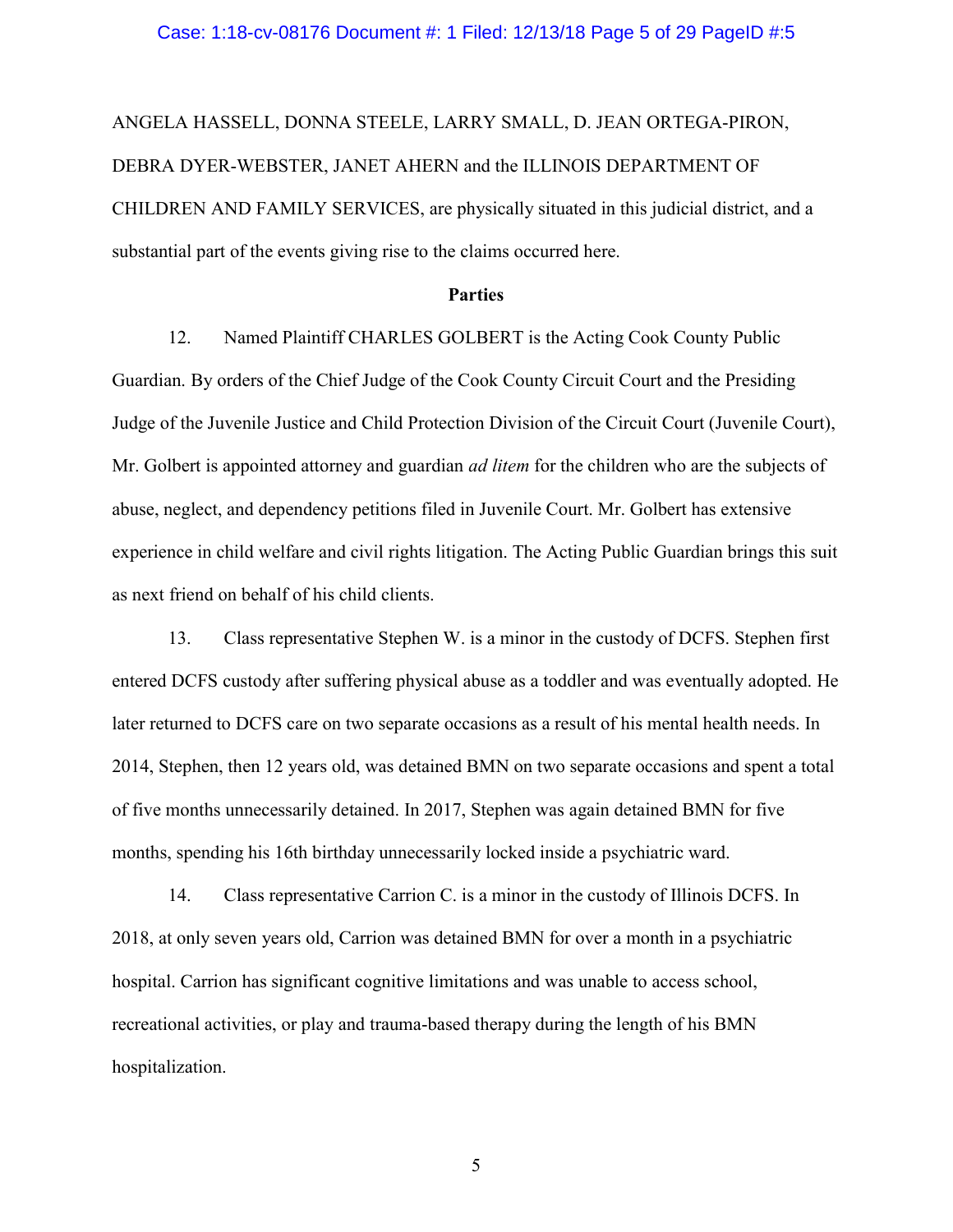## Case: 1:18-cv-08176 Document #: 1 Filed: 12/13/18 Page 6 of 29 PageID #:6

15. Class representative Careale C. is a minor in the custody of Illinois DCFS.

Careale was detained BMN for over a month in 2018 when he was just eight years old. Like his brother Carrion C., Careale suffers from significant cognitive limitations and was denied the services and therapy that he required during the length of his BMN detention.

16. Class representative Jamya B. is a minor in the custody of Illinois DCFS. Jamya came into DCFS care as a result of physical abuse. At just 11 years old, Jamya was held BMN for about four months, including the entire summer of 2018. Jamya has been diagnosed as having Reactive Attachment Disorder and, as a result, has a heightened need for predictable long-term relationships, which extended hospital stays necessarily disrupt.

17. Class representative Charlie W. is a minor in the custody of Illinois DCFS. Charlie is a nine-year-old boy who entered DCFS care as a result of physical abuse. At that time, Charlie was noted to be educationally at-risk with possible speech difficulties. He was held BMN for two months in 2015, when he was just five years old, only leaving the hospital after a judicial order was entered requiring his discharge. During his hospitalization, Charlie was unable to access necessary developmental intervention, special education services, or meaningful therapy.

18. Class representative Joshua F. is a minor in the custody of Illinois DCFS. Joshua is now 12 years old and entered DCFS care after spending the first several years of his life being physically and emotionally abused by his mentally ill mother. Upon being brought into DCFS care at age eight, he was immediately hospitalized and then held BMN for nearly two months, including Christmas and New Year's Day.

19. Class representative Erica C. is a minor in the custody of Illinois DCFS. Now 16 years old, Erica came into DCFS care just before her tenth birthday as a result of her own long history of mental illness that her family could no longer manage. In 2014, at the age of 12, Erica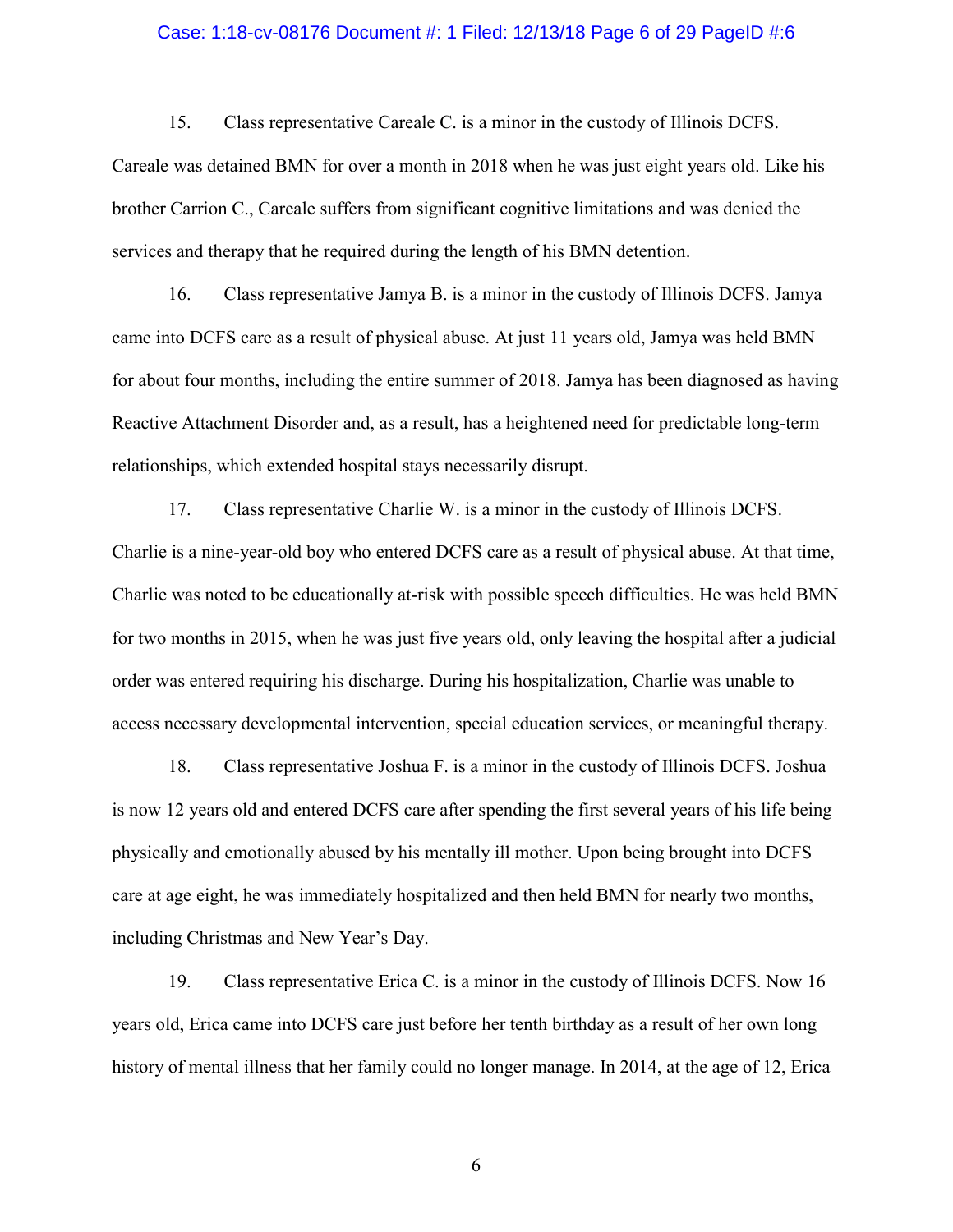## Case: 1:18-cv-08176 Document #: 1 Filed: 12/13/18 Page 7 of 29 PageID #:7

was psychiatrically hospitalized and held BMN for over one month including Thanksgiving and Christmas.

20. Class representative Alana M. is a minor in the custody of Illinois DCFS. She entered DCFS custody when was 13 years old and her adoptive mother died, causing her to become depressed and need hospitalization, and her adoptive grandmother was too ill to care for her upon her expected release. At the time DCFS assumed temporary custody of her, Alana was still hospitalized for depression and suicidal ideation. While in DCFS custody, she was held BMN for over four months in 2015, including her 14th birthday. As a result of being held BMN, Alana decompensated to the point that she could no longer be placed with her sister as planned, but instead was housed in a residential placement, and finally a specialized foster home.

21. Class representative Johnnise W. is a minor in the custody of Illinois DCFS. Johnnise entered DCFS custody due to her biological mother's drug addiction and mental illnesses. At the tender age of eight years old, Johnnise was hospitalized and detained BMN for a total of 89 days in 2010. She experienced anxiety relating to the lack of services and instability that accompanied the prolonged detention.

22. At all times relevant to the events in this Complaint, named Plaintiff Skylar L. was a minor in the custody of Illinois DCFS. Skylar was held BMN for a total of 79 days in 2015. Despite stabilizing psychiatrically, she was unable to go outside for the entire length of her BMN detainment, which included her 16th birthday. She lost valuable time at school. She was discharged to an inappropriate group placement, from which she ran away, until finally being placed in an appropriate residential treatment center where she was able to stabilize and re-start her education. Skylar L. currently resides in Des Plaines, Illinois.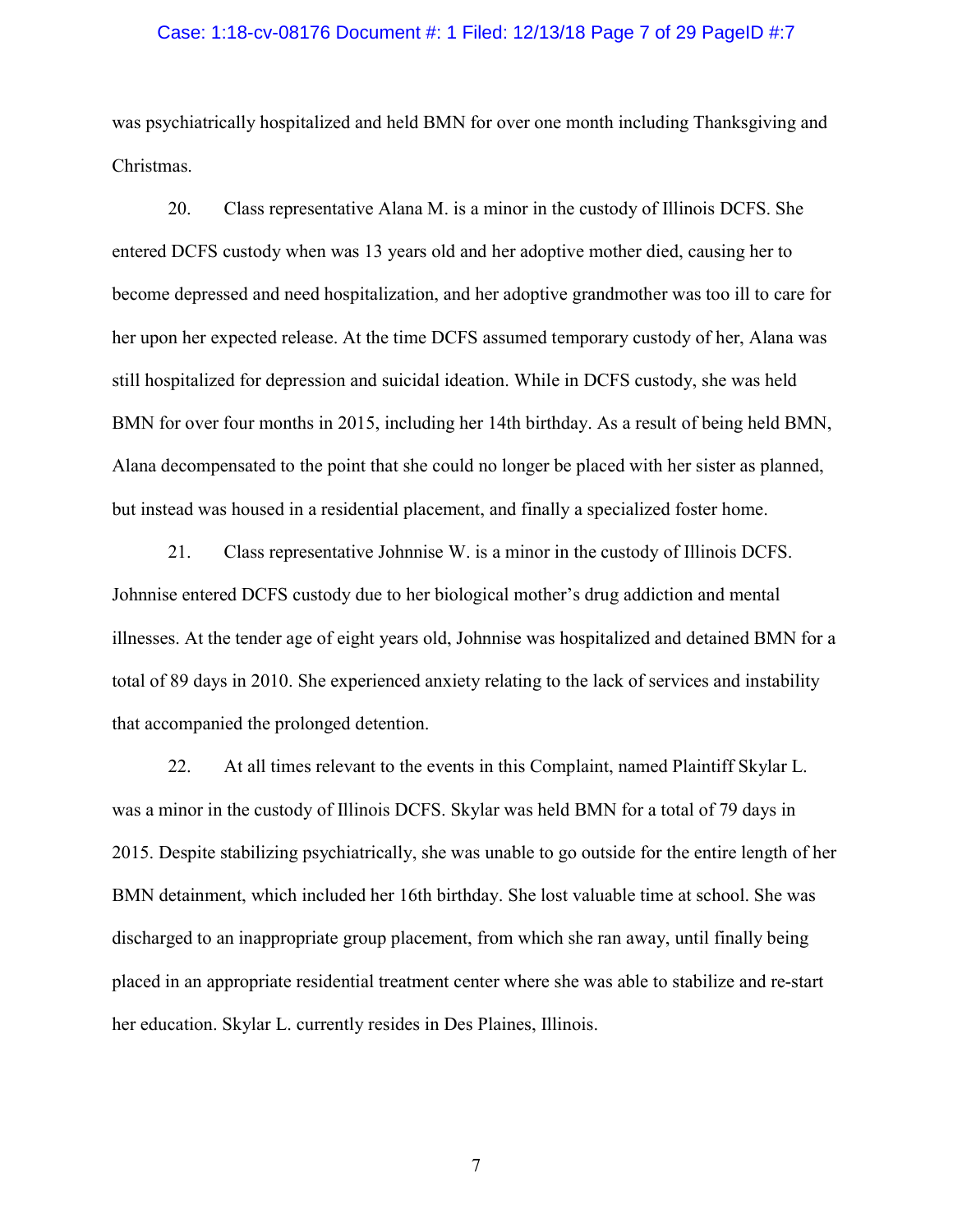### Case: 1:18-cv-08176 Document #: 1 Filed: 12/13/18 Page 8 of 29 PageID #:8

23. At all times relevant to the events in this Complaint, named Plaintiff Issac D. was a minor in the custody of Illinois DCFS. Issac entered DCFS custody after experiencing emotional and physical abuse by his biological parents. In 2012, at the age of 12, Issac was psychiatrically hospitalized and then confined BMN for over three months, including his 13th birthday. During that period he was unable to go outside, had only one visit from a family member and, as a result, had significant difficulties coping during his prolonged hospitalization. Issac D. resides in Chicago, Illinois.

24. At all times relevant to the events in this Complaint, named Plaintiff Archie C. was a minor in the custody of Illinois DCFS. Archie entered DCFS care in 2007 after experiencing violence and neglect in his biological parent's home. At age 11 he was hospitalized and held BMN for over two months. Archie C. currently resides in Chicago, Illinois.

25. At all times relevant to the events in this Complaint, named Plaintiff Burl F. was a minor in the custody of Illinois DCFS. Burl entered the custody of DCFS after experiencing extreme abuse by his biological father. In 2008, when he was only nine years old, he was held BMN for nearly two months, including his tenth birthday. Burl F. currently resides in Calumet City, Illinois.

26. At all times relevant to the events in this Complaint, named Plaintiff Sterling B. was a minor in the custody of Illinois DCFS. Sterling entered DCFS care after suffering abuse and neglect, resulting in the need for residential treatment. Sterling was held BMN for a total of 26 days in 2014 when he was just 13 years old. During his hospitalization, Sterling was physically attacked by another patient on at least one occasion. Sterling B. currently resides in Chicago, Illinois.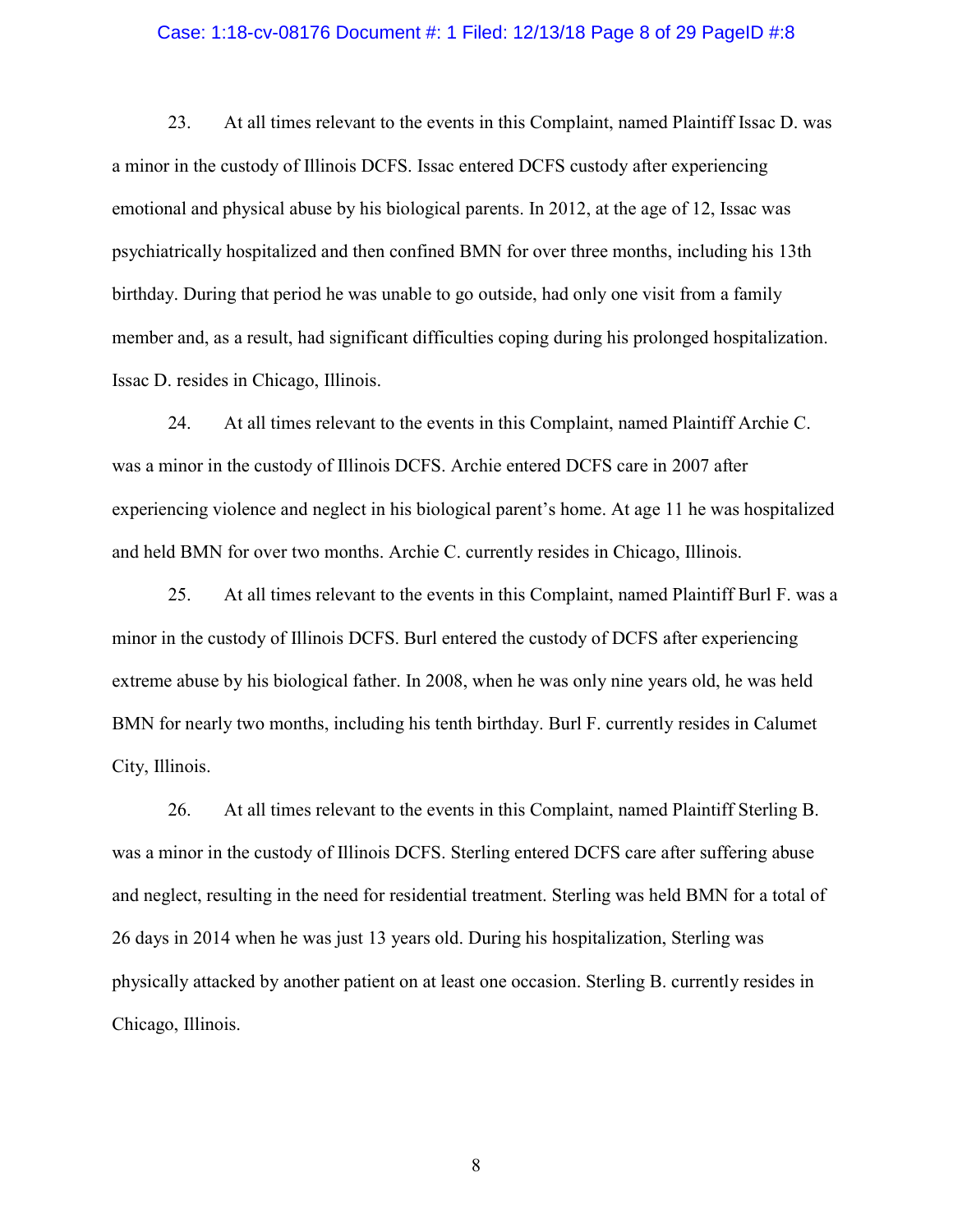#### Case: 1:18-cv-08176 Document #: 1 Filed: 12/13/18 Page 9 of 29 PageID #:9

27. At all times relevant to the events in this Complaint, named Plaintiff Tyrese B. was a minor in the custody of Illinois DCFS. Tyrese entered DCFS care after witnessing and experiencing extreme physical violence in his home. Tyrese was only nine years old at the time of his hospitalization in 2009 and was held BMN for over one month, including his tenth birthday. He experienced trauma related to his isolation during his time held BMN. Tyrese B. currently resides in Chicago, Illinois.

28. Defendants BEVERLY J. WALKER, GEORGE SHELDON (for whose actions DEFENDANT ESTATE OF GEORGE SHELDON IS LIABLE), CYNTHIA TATE, BOBBIE GREGG, ARTHUR BISHOP, RICHARD H. CALICA (for whose actions DEFENDANT ESTATE OF RICHARD H. CALICA is liable), and ERWIN McEWEN, each served as either the Acting Director or Directors of DCFS at various points during the class period. The DCFS Director is responsible for ensuring that all programs comply with state and federal law and the Constitution. The DCFS Director must ensure that all children in DCFS custody or under its guardianship are safe, appropriately placed, and receive appropriate and timely care and treatment. These Defendants acted under color of law and within the scope of their employment at all times relevant to the allegations in the Complaint.

29. Defendants MICHAEL C. JONES and LAUREN WILLIAMS each supervised DCFS's Central Matching Unit at various points during the class period. As supervisor of the Central Matching Unit, each was responsible for ensuring that every child had a therapeutically appropriate placement upon discharge from a psychiatric hospital. These Defendants acted under color of law and within the scope of their employment at all times relevant to the allegations in the Complaint.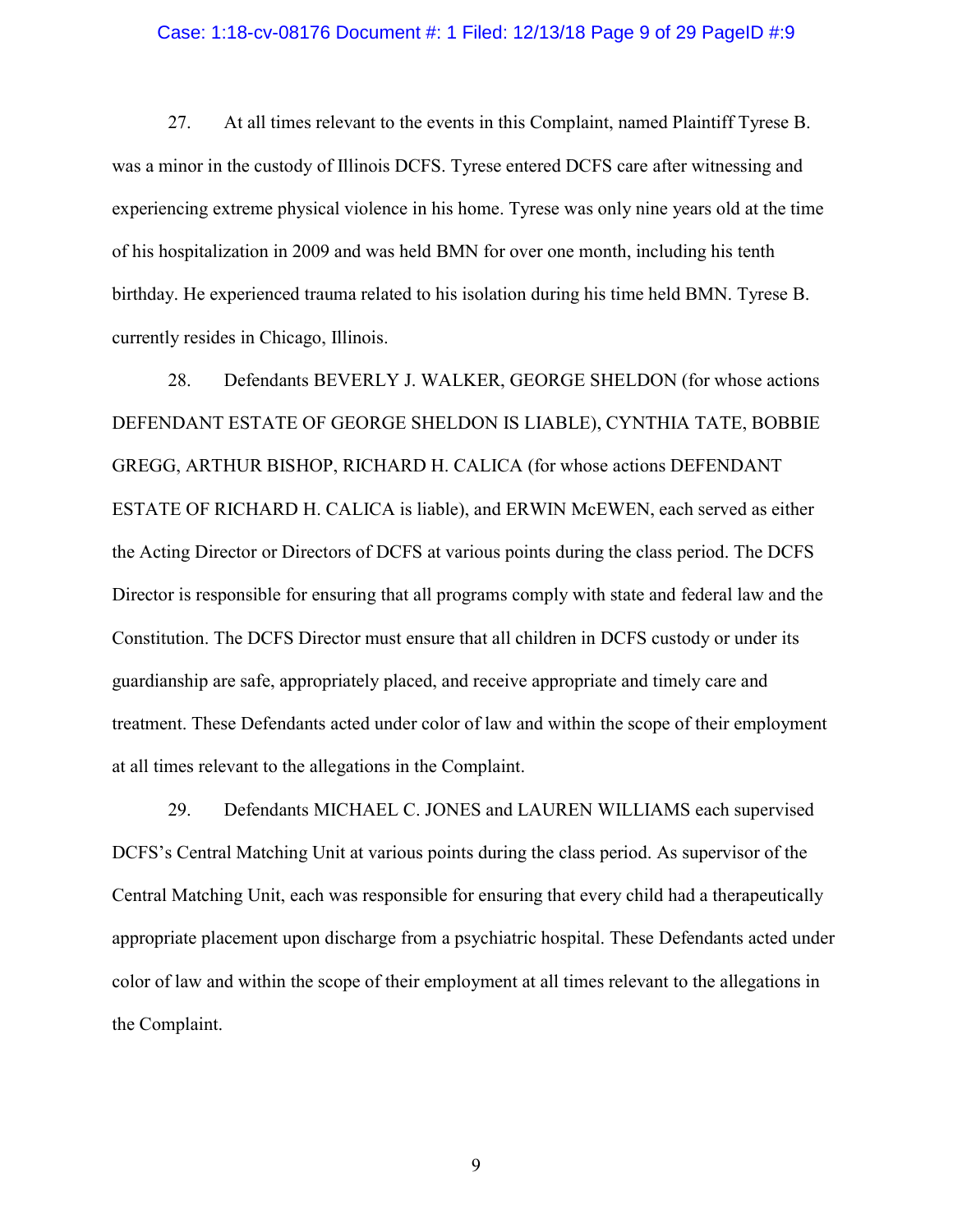#### Case: 1:18-cv-08176 Document #: 1 Filed: 12/13/18 Page 10 of 29 PageID #:10

30. Defendants LINDA STROUD and FELICIA GUEST each headed DCFS's

Psychiatric Hospitalization Project at various points during the class period. In that capacity, each was responsible for monitoring every child held BMN and ensuring that these children were discharged from the hospital as soon as hospitalization was no longer therapeutically necessary. These Defendants acted under color of law and within the scope of their employment at all times relevant to the allegations in the Complaint.

31. Defendants JANE GANTNER, CYNTHIA TATE, and LARRY SMALL each served as Deputy Director of Clinical Practice for DCFS at various points during the class period. As Deputy Director of Clinical Practice, each was responsible for ensuring that every child being held BMN had an appropriate placement to be discharged to upon conclusion of his or her treatment in a psychiatric hospital. These Defendants acted under color of law and within the scope of their employment at all times relevant to the allegations in the Complaint.

32. Defendant MICHAEL C. JONES also serves as the current Senior Deputy Director for Clinical and Child Services. In that role he supervises both the Central Matching Unit and the Clinical Practice. This Defendant acted under color of law and within the scope of his employment at all times relevant to the allegations in the Complaint.

33. Defendants SARI ROWITZ, JILL TICHENOR, JULIANA HARMS, TONYA MAYS-HARRINGTON, MARSHAE TERRY, THERESA MATTHEWS, ANGELA HASSELL, and DONNA STEELE attended weekly meetings to monitor every child held BMN at various during the class period. As a result, each of these Defendants had the ability and the responsibility to ensure that children being held BMN were immediately provided appropriate placements outside a psychiatric hospital, but failed to do so. These Defendants acted under color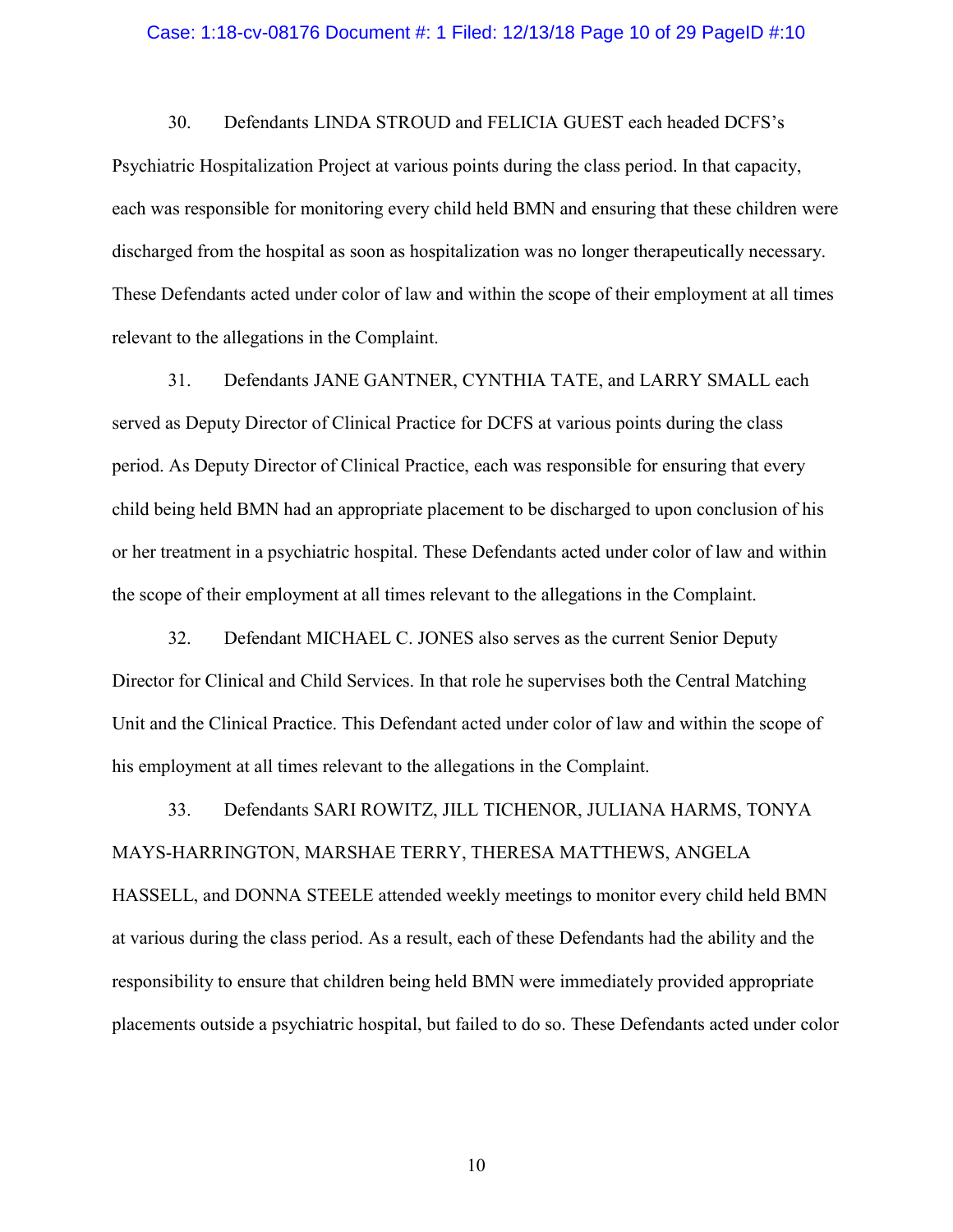#### Case: 1:18-cv-08176 Document #: 1 Filed: 12/13/18 Page 11 of 29 PageID #:11

of law and within the scope of their employment at all times relevant to the allegations in the Complaint.

34. Defendants D. JEAN ORTEGA-PIRON, DEBRA DYER-WEBSTER, and JANET AHERN each served as DCFS Guardianship Administrator for class members at various points during the class period. As DCFS Guardianship Administrator, each was responsible for ensuring that each child received a placement in the least restrictive environment available, including placements outside of a psychiatric hospital once a child began being held BMN. These Defendants acted under color of law and within the scope of their employment at all times relevant to the allegations in the Complaint.

35. DCFS is an Illinois State Agency that receives both state and federal funding. The Children and Family Services Act (20 ILCS 505/7) mandates that DCFS place each of the children in its care in safe and adequate placements consistent with each child's health, safety and best interests.

36. The named Plaintiffs, other than Mr. Golbert, bring this class action on their own behalf and on behalf of all other similarly situated individuals.

37. The Plaintiff class consists of all children who are subject to abuse, neglect or dependency petitions filed in the Circuit Court of Cook County, who have been placed in the custody or guardianship of DCFS, and who were placed in a psychiatric hospital BMN for a week or longer during the class period, as further described below.

## Background on DCFS and the Practice of BMN

38. Illinois's Department of Children and Family Services is the state agency designated to administer and supervise the administration of child welfare services.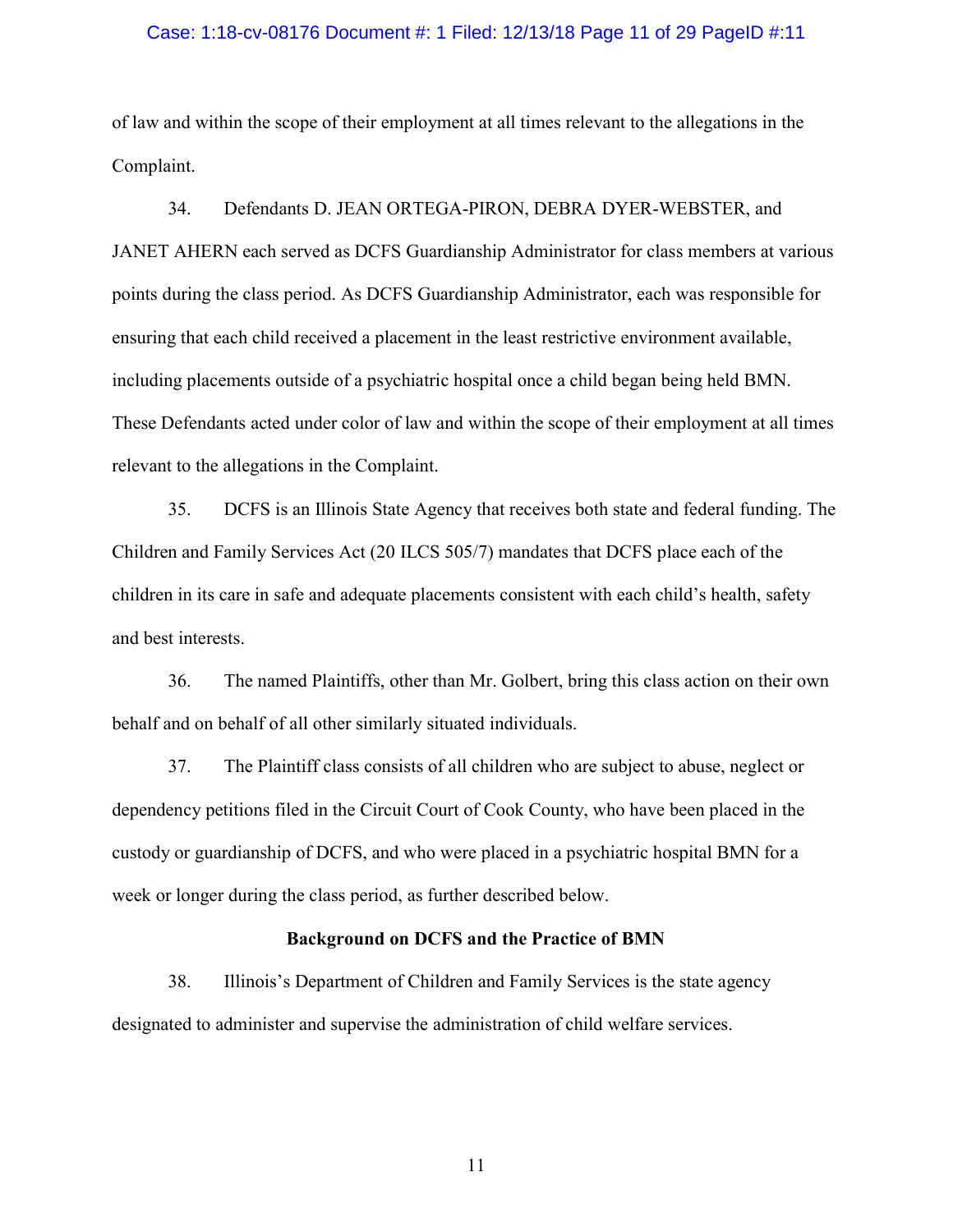#### Case: 1:18-cv-08176 Document #: 1 Filed: 12/13/18 Page 12 of 29 PageID #:12

Approximately one-third of its annual budget is obtained from federal funds, primarily through Title IV-E of the Social Security Act, which matches money for state spending on foster care.

39. DCFS assumes responsibility for the placement and care of a child after a court has determined there is sufficient evidence that the child is abused, neglected, or otherwise dependent on the State for care. Based on Illinois law, DCFS then has the responsibility to house each child in the least restrictive (most family like) setting that is in the child's best interest.

40. On occasion, some of the children in DCFS's care manifest acute psychiatric symptoms that require inpatient care at a psychiatric hospital.

41. When necessary, a child in the care of DCFS may be admitted to a psychiatric hospital. Once admitted, hospital staff endeavor to stabilize the child while developing a discharge plan that involves managing medication and initiating or continuing treatment on an outpatient basis. Children who are psychiatrically hospitalized are only meant to stay in the hospital so long as it takes them to be stabilized. In other words, psychiatric hospitals are meant to be short-term crisis centers, not long-term treatment facilities. Children should be released once they are stabilized and appropriate follow-up treatment plans are in place.

42. Instead, since as far back as at least 1988, a disturbing practice came to the Director's attention, and to every Director Defendant to serve thereafter (and to the attention of every Defendant): children were being locked in psychiatric wards long after they should have been discharged.

43. For decades, the Public Guardian has been rallying against the inhumane practice of holding children BMN in psychiatric hospitals.

44. The issue has been raised in court filings, correspondence, treatment plans, and even by the Legislature. Nevertheless, the problem continues unabated.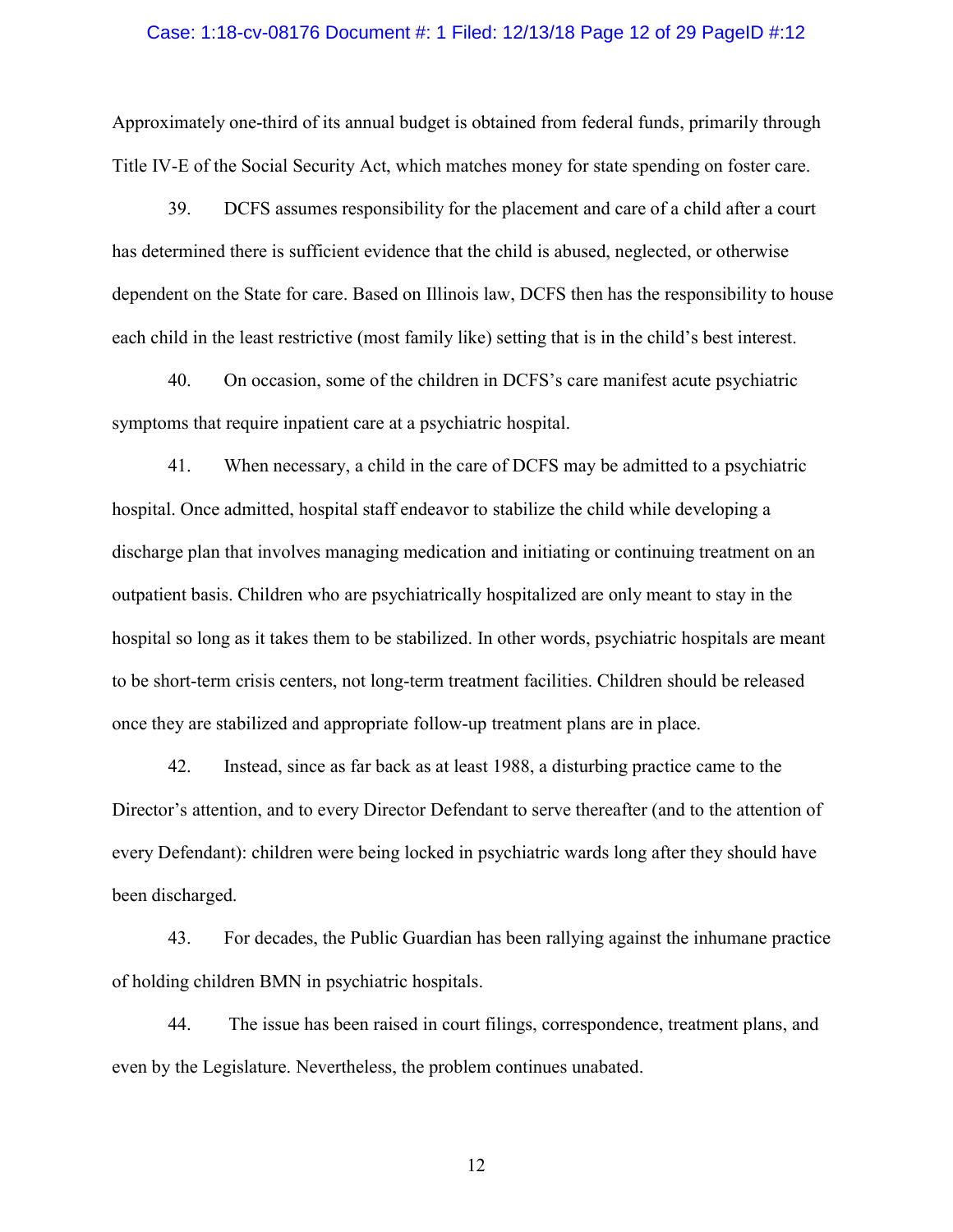#### Case: 1:18-cv-08176 Document #: 1 Filed: 12/13/18 Page 13 of 29 PageID #:13

45. In 1988, a class of children in DCFS custody filed suit in a case captioned  $BHv$ . Johnson (Case No. 88 C 5599, N.D. Ill.) seeking injunctive relief. Among other allegations, the children complained that they were being housed in psychiatric hospitals BMN.

46. Over the ensuing decades, numerous court filings have sought to bring attention to and address the fact that numerous children in DCFS custody are regularly held BMN.

47. Eventually, this Court entered a consent decree requiring DCFS to ensure that children are not hospitalized "longer than is clinically necessary."

48. Sadly, that decree has been routinely ignored for many children over the ensuing decades, including for every single class member, rendering it not worth the paper upon which it was written.

49. Over the years the BMN problem has grown, and each of the Defendants knew it. Nevertheless, each Defendant failed to act to stop the practice, despite having the opportunity to do so.

50. The Public Guardian's Office has continued to raise the BMN issue with DCFS over the ensuing years. By way of example, in 2006 the Public Guardian authored a Placement Study Report, which described how children were being held BMN and requested, with urgency, that DCFS increase placement capacity, particularly in the areas of residential and specialized foster care.

51. Six months later, the Office of the Public Guardian wrote again, detailing the case of a child who was held BMN for over four months and calling for a specific placement plan to be implemented.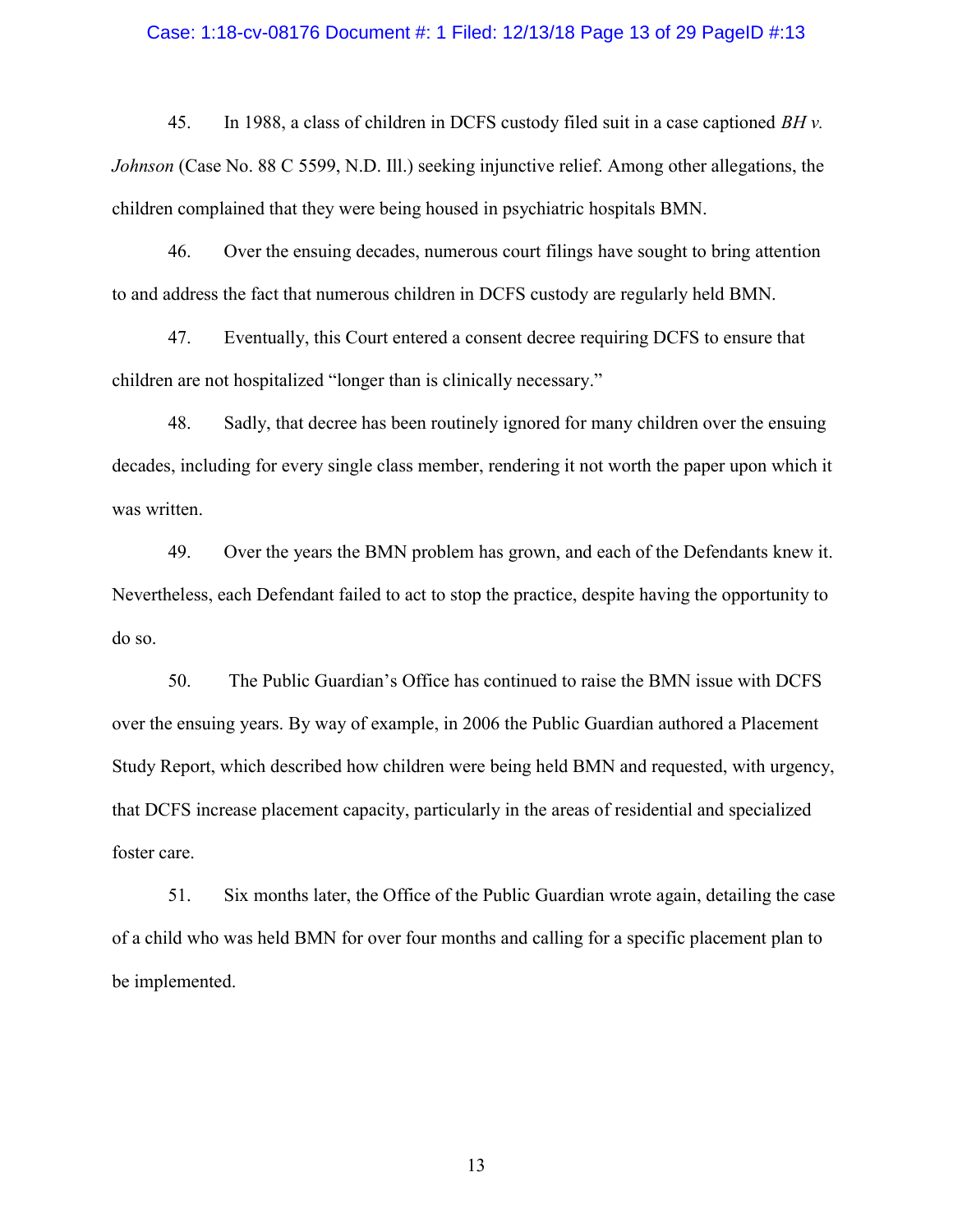## Case: 1:18-cv-08176 Document #: 1 Filed: 12/13/18 Page 14 of 29 PageID #:14

52. On November 10, 2008, the Office of the Public Guardian wrote Judge Grady of

this Court (copying Defendant McEwen and several DCFS personnel on the letter) and detailed

the exact same problem Plaintiffs complain of here:

Eleven-year-old Wayne is one example of the problem. Wayne was psychiatrically hospitalized for two and a half months beyond medical necessity because DCFS did not have a bed for him in a residential treatment facility (RTC). While Wayne was hospitalized, he was not allowed to attend school or go outside; he never left the hospital property. Wayne's psychiatrist told DCFS that leaving Wayne at the hospital longer than necessary was just like leaving him in prison

(emphasis added).

53. The letter went on to discuss other children being held BMN, including 15-year-

old Tammy (72 days):

No friends or family members visited Tammy at the hospital. When Tammy formed strong emotional bonds with the staff members assigned to care for her, she was moved to another unit because the hospital determined that this bonding was detrimental to the entire unit.

54. That same letter discussed Mia, who she celebrated her 18th birthday while being

held BMN:

She was unable to go outside or to attend the church where [she] is a youth pastor. Hospital rules denied Mia, an avid musician, access to her electric piano. … When she turned 18, the hospital moved her from the juvenile ward to the adult ward. While in the adult ward, Mia lived primarily with severely mentally ill male patients.

55. According to the letter, the facility where Mia was held BMN was extremely

dangerous – in the three years preceding July 2008, at least ten mentally disabled children had

been assaulted.

56. That same letter described 15-year-old Nancy being held BMN for over a month.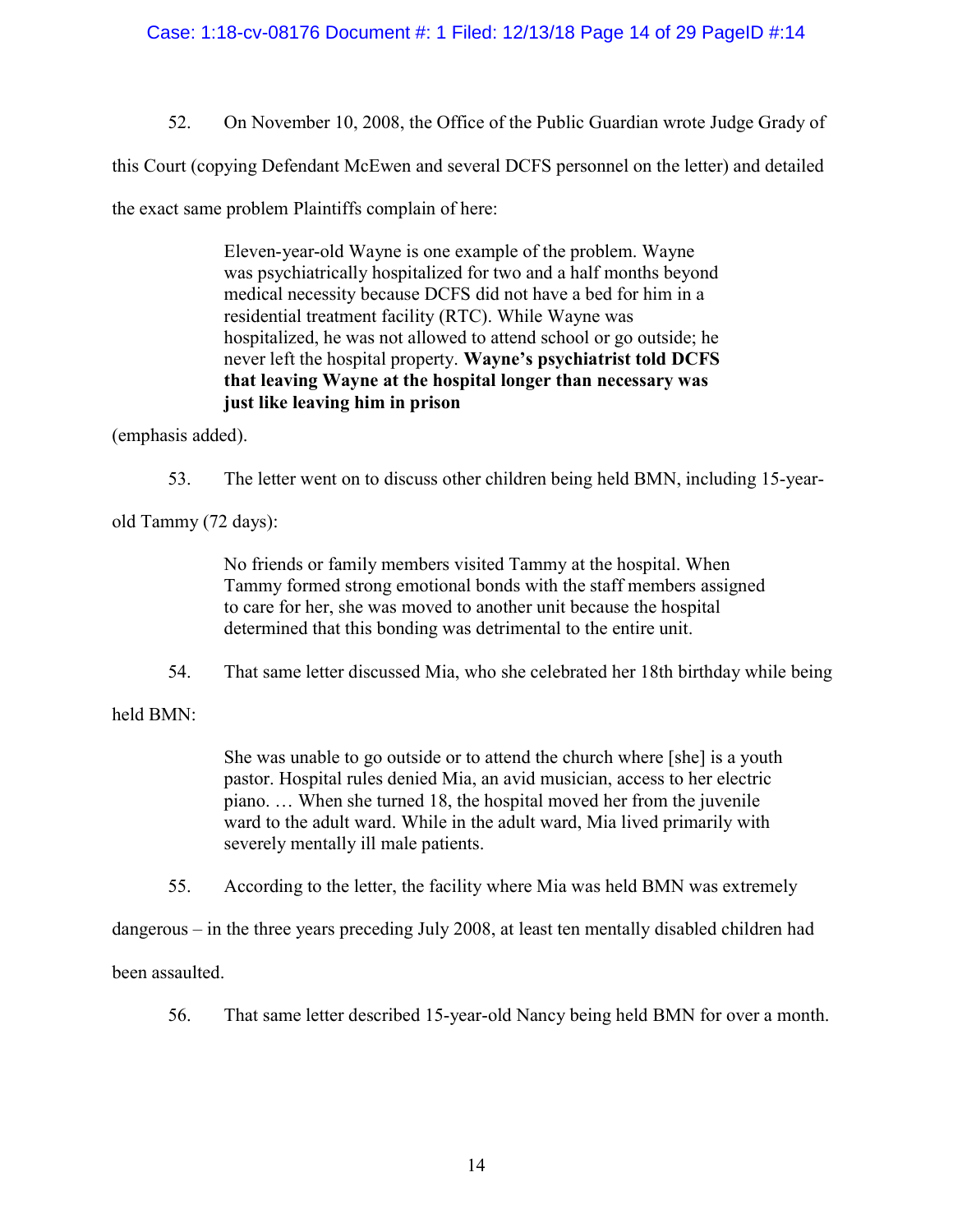#### Case: 1:18-cv-08176 Document #: 1 Filed: 12/13/18 Page 15 of 29 PageID #:15

57. The letter provided the results of a two-year study conducted by the Office of the

Public Guardian, revealing that children who needed a higher level of care had to wait an

average of nearly three months for an appropriate placement.

58. The Office of the Public Guardian wrote Defendant Director McEwen on

December 17, 2008 demanding the immediate release of 14-year-old Nicole, who had been held

BMN for over three months. With the holiday season fast arriving, the letter described what it

was like for Nicole to be held BMN:

She has been unable to play with other children outside of the psychiatric unit, visit regularly with her brother and her mother, breathe the fresh air of freedom, attend school, or play in the snow. This prolonged confinement of Nicole in a locked psychiatric facility is outrageous and unlawful

(emphasis added).

59. Although Nicole's treatment was outrageous and unlawful, it was by no means unique to her.

60. The Office of the Public Guardian continued to doggedly pursue help for children being held BMN. Defendant Director Bobbie Gregg received direct correspondence from the Public Guardian's Office in July of 2014 that detailed specific examples of children who were held BMN, one for as long as 98 days, in psychiatric hospitals.

61. In that July 2014 letter, the Office of the Public Guardian sought help for Stephen W., one of the class representatives in this suit. The letter noted that "[c]hildren who remain psychiatrically hospitalized longer than clinically necessary frequently deteriorate emotionally," and complained that Stephen had been held BMN for over a month at that point. Nevertheless, Defendant Gregg and other Defendants allowed Stephen to languish in a locked psychiatric ward for another month and a half.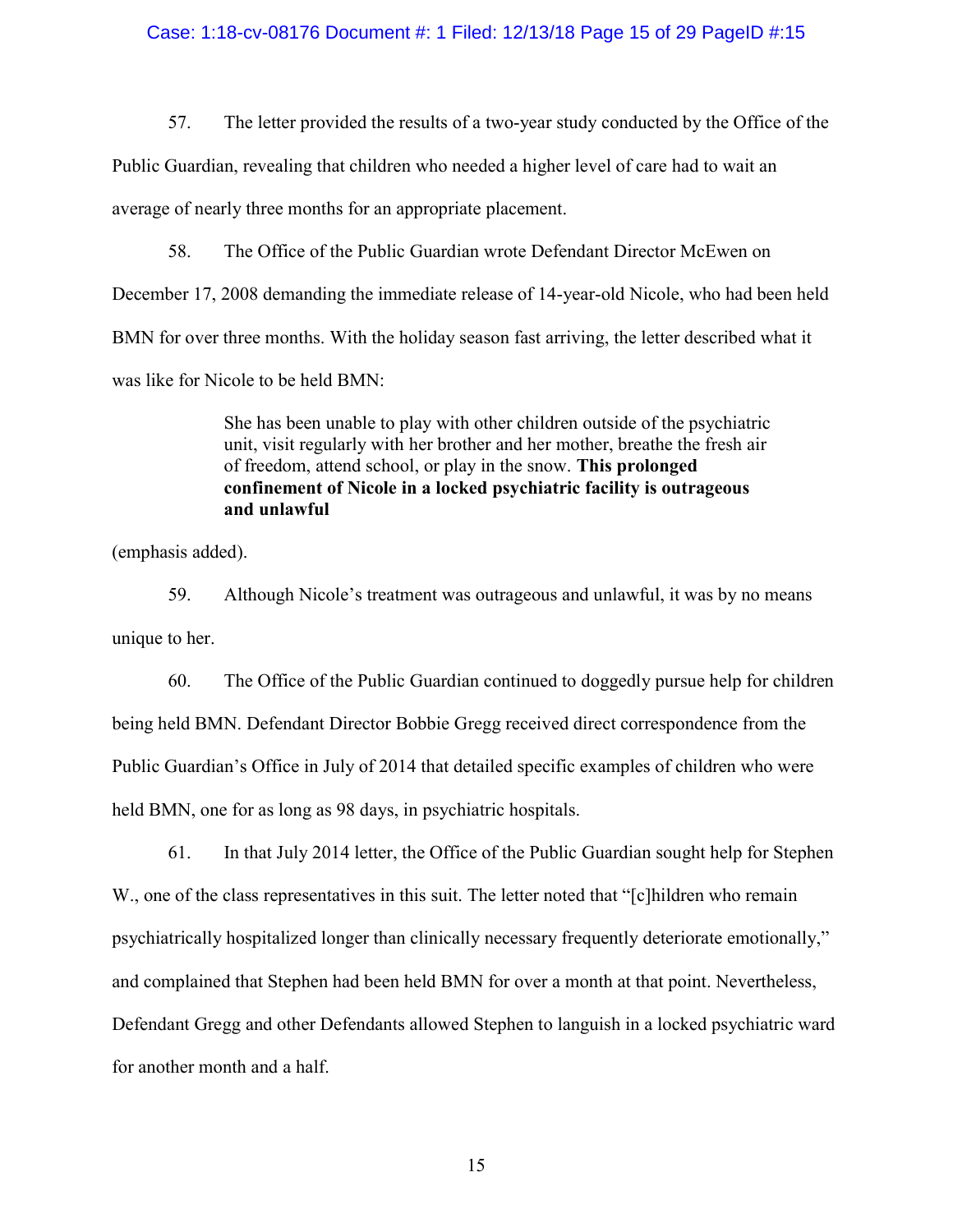#### Case: 1:18-cv-08176 Document #: 1 Filed: 12/13/18 Page 16 of 29 PageID #:16

62. Having direct knowledge of the practice, Defendant Directors then delegated responsibilities to their staff, including the remaining Defendants.

63. Defendants Jones, Williams, Stroud, Guest, Gantner, Tate, Small, Rowitz, Tichenor, Harms, Mays-Harrington, Terry, Matthews, Hassell, and Steele worked directly and collaboratively throughout their tenure at DCFS during the relevant class period with attorneys, guardians, case workers, and medical personnel; all were thus fully aware of both the systemic problem of children being held BMN within DCFS and the personal stories of those directly impacted. The BMN problem became so entrenched that the Legislature had to step in. Senate Resolution 140, adopted on April 25, 2015, directed the Illinois Auditor General to conduct a Performance Audit of DCFS regarding the number of youth who were being left in psychiatric hospitals BMN.

64. The audit showed a more than two-fold increase in the number of youth in DCFS care remaining BMN in psychiatric hospitals from 2014 (75 youth) to 2015 (168 youth), in addition to a significant increase in the number of days, on average, that they waited for clinically appropriate placements.

65. Defendants do not dispute that this practice continues to the day and, based on their own data, including data obtained from the Performance Audit of DCFS, they cannot.

66. From 2015 through 2017, more than 800 children were held BMN.

67. Nearly 30% of all children in DCFS care who were hospitalized were held beyond medical necessity, for a collective total of more than 27,000 days.

68. Eighty percent of the more than 800 children whose stays became medically unnecessary between 2015 and 2017 were held for ten days or more beyond when they should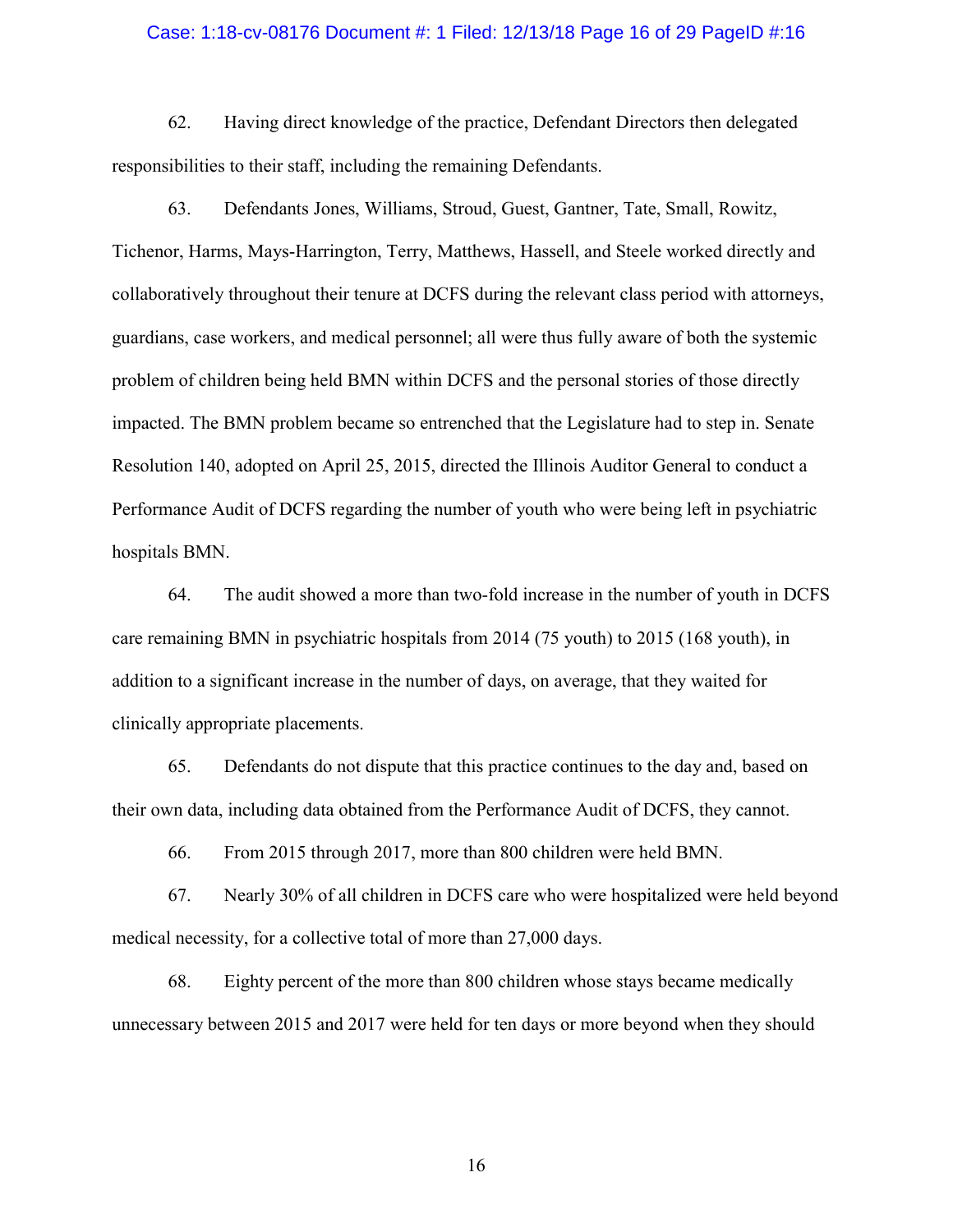#### Case: 1:18-cv-08176 Document #: 1 Filed: 12/13/18 Page 17 of 29 PageID #:17

have been released. More than 40% were confined for a month or longer; 15% had to wait two months or longer.

69. Despite clear knowledge and recognition of the problem, the number of children in DCFS care who are held BMN keeps rising. In the year 2014, 88 psychiatric hospital admissions went beyond medical necessity, and that figure jumped to 246 the following year. In 2016 the number of children held BMN rose to 292, and then rose again to 301 in the year 2017.

## Defendants' Failure

70. Having known of the problem for decades, Defendants had a number of measures available to them to ensure that no child was ever abandoned in a psychiatric hospital upon discharge. Discharge planning is supposed to commence immediately upon admission to a psychiatric hospital.

71. The Psychiatric Hospitalization Project is supposed to monitor every hospitalized child so that the children receive appropriate post-discharge care and placements.

72. The Central Matching Unit is required to find appropriate post-discharge placements for every hospitalized child who needs one.

73. Once a child begins to be held BMN, daily reports are generated and distributed to the DCFS Director, the Psychiatric Hospitalization Project Administrator, the DCFS Guardianship Administrator, the head of the Clinical Unit, and the head of the Central Matching Unit.

74. Through these internal DCFS notification procedures, every Defendant became aware during the class period that children were being held BMN but failed to provide appropriate placements for the children despite having the opportunity to do so.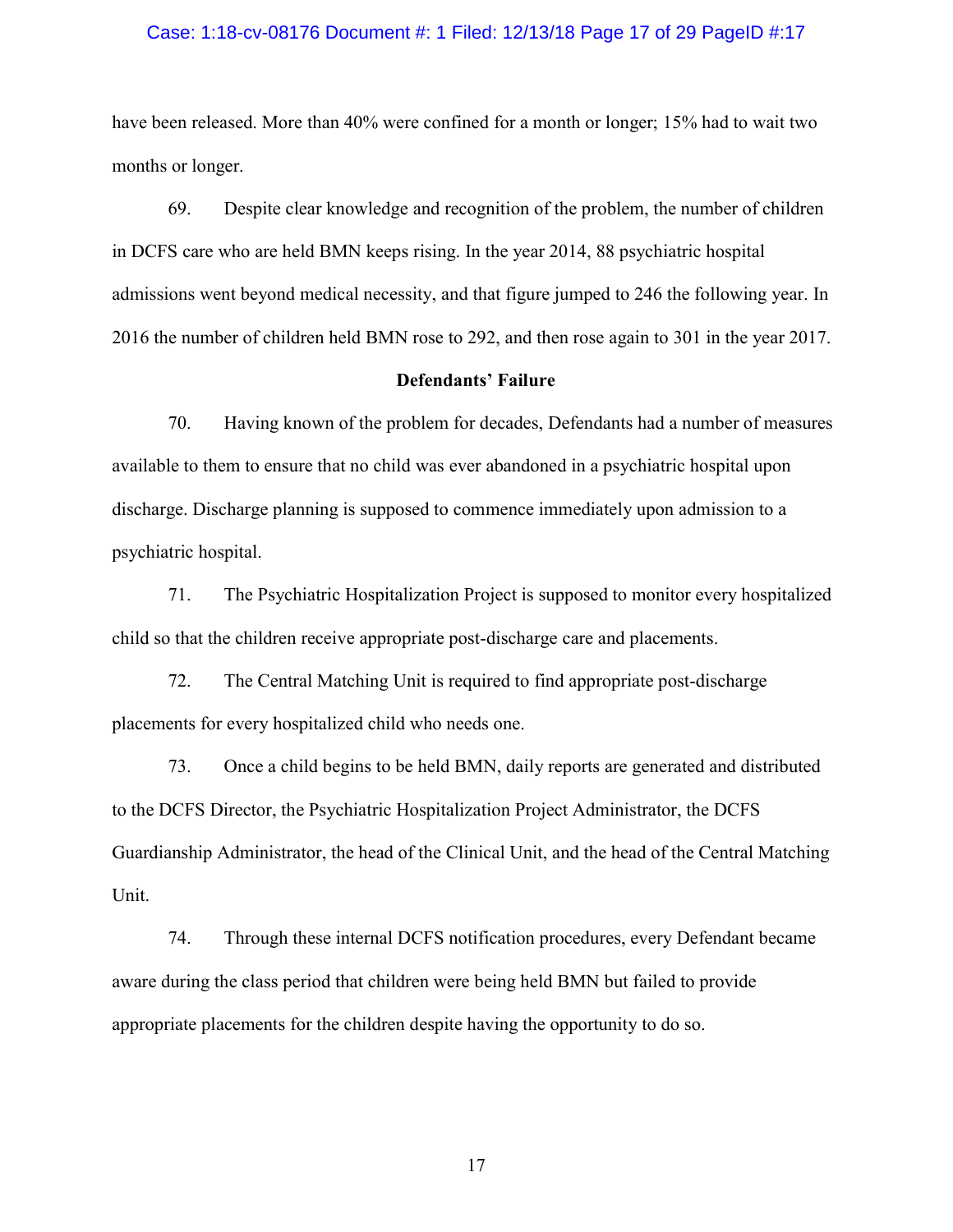#### Case: 1:18-cv-08176 Document #: 1 Filed: 12/13/18 Page 18 of 29 PageID #:18

75. Weekly meetings are held to discuss every child being held BMN and ensure that his or her unnecessary detention ends. Attendees of these weekly meetings are apprised of the contents of the daily reports generated for every child being held BMN.

76. Nevertheless, the number of children being held BMN has risen every year for the past four years.

77. Despite knowing of the severe risks posed to children being held BMN and having both the responsibility and the resources to provide appropriate placements, the Defendants nevertheless permitted the class members to be held BMN.

78. Each and every Defendant has known that children were being held BMN and allowed those children to languish BMN in dangerous conditions for over a week.

79. Each and every Defendant had the ability to ensure that children being held BMN received an appropriate placement before being BMN for more than a week. If there was a question as whether there were sufficient appropriate placements for children, Defendants could have created enough to fill the need by diverting the funds wasted on BMN hospitalizations to fund appropriate and therapeutic placements.

## BMN Costs Illinois Taxpayers Money

80. Even if providing appropriate placements cost more money, that is exactly what Defendants were required to do under Illinois law and the United State Constitution.

81. But the fact of the matter is that ending the BMN practice will actually save Illinois money.

82. In various news reports, DCFS representatives have pushed a false narrative that the BMN practice is unavoidable because the affected children have no other available placements when they are ready to be discharged from the hospital.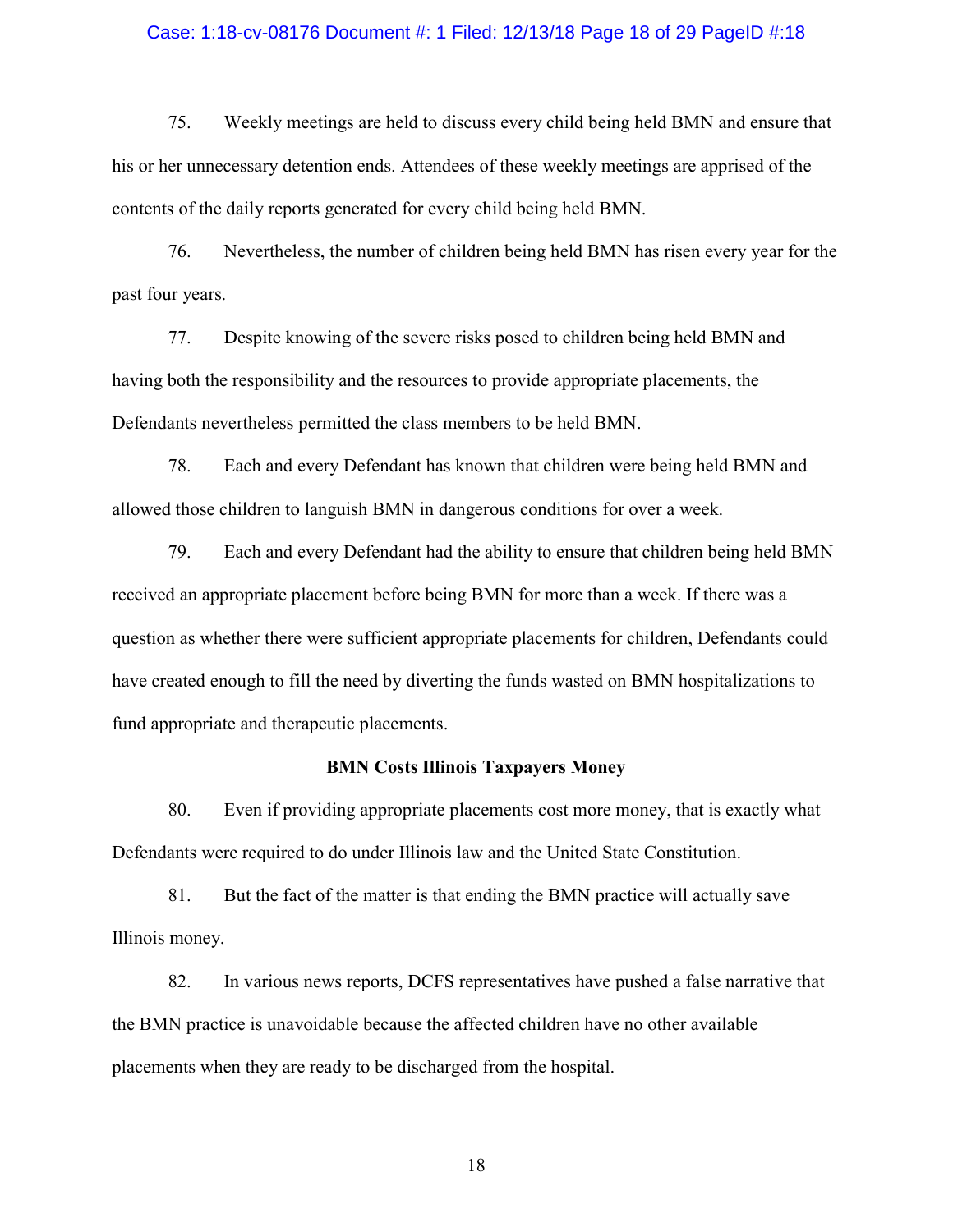#### Case: 1:18-cv-08176 Document #: 1 Filed: 12/13/18 Page 19 of 29 PageID #:19

83. Underlying this false narrative is that there is not enough money to provide adequate placements for BMN children.

84. Defendants' false narrative is equally disappointing and misleading. There are appropriate placements for BMN children, and care providers are more than happy to create more placements to meet any demand.

85. The fact is that Defendants' BMN practice is not only inhumane, it is fiscally irresponsible. They are literally wasting millions of Illinois taxpayer dollars to harm children, as described below.

86. Warehousing children BMN in psychiatric wards is the most expensive therapeutic housing situation possible. Every Constitutionally permissible and appropriate placement for these children is cheaper for the State of Illinois by at least 50%.

87. Every day a child needlessly spends locked in a psychiatric hospital costs the State a minimum of \$126, which is the difference in the cost between hospitalizing a child BMN (average cost to Illinois taxpayers is \$350 per day) and the next most expensive care option available (average cost to Illinois taxpayers is \$224 per day).

88. Simple math exemplifies the problem. From 2015 to 2017, children in DCFS custody spent an astounding 27,000 days BMN. By multiplying the daily savings of \$126 by the 27,000 days that children unnecessarily spent BMN, the added cost to the State of Illinois from the practice becomes at least \$3.4M for just those three years.

89. The \$3.4M cost to the State is a minimum figure for 2015 to 2017. The figure rises dramatically if the children could have been placed in specialized foster care or other lesser restrictive settings.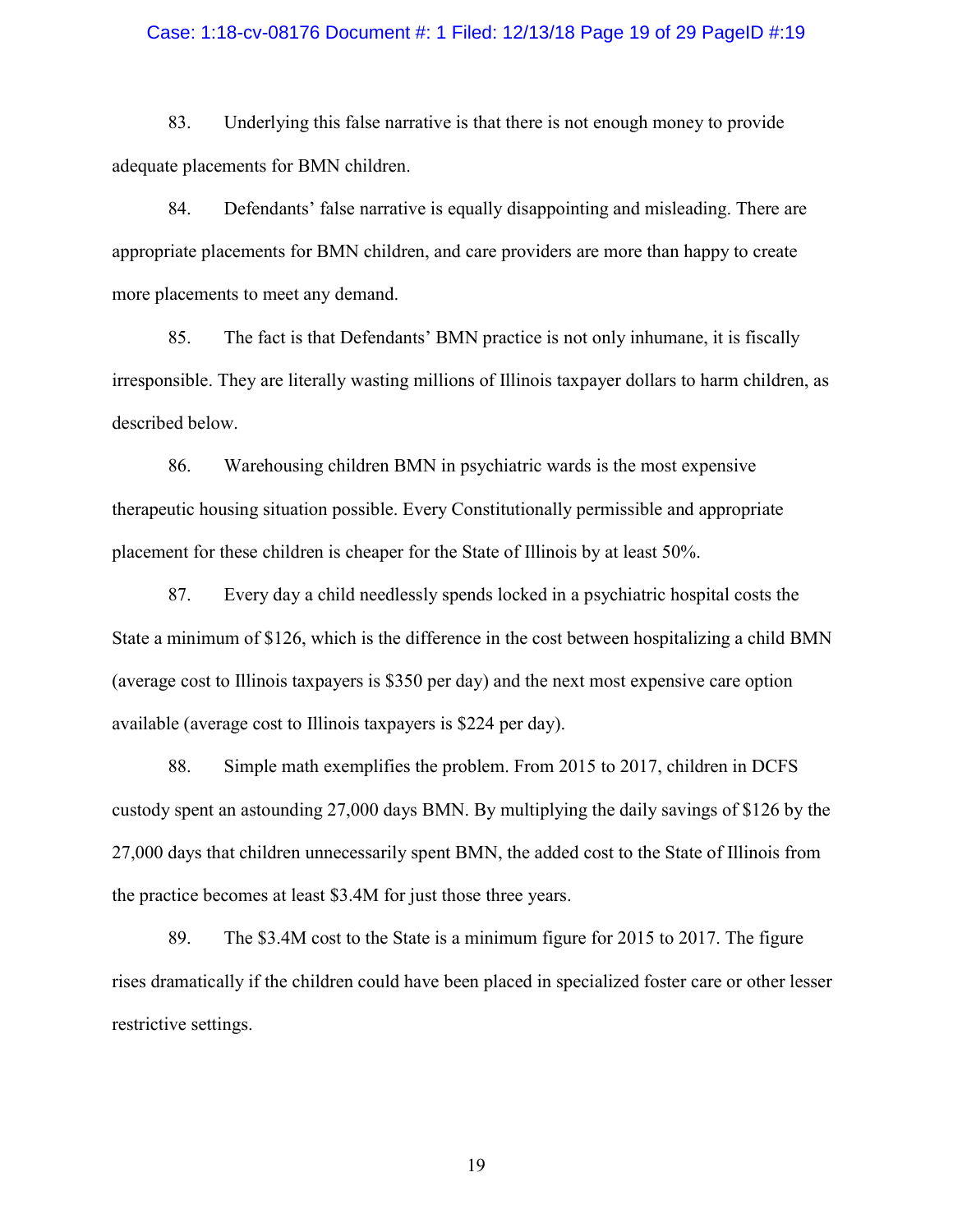### Case: 1:18-cv-08176 Document #: 1 Filed: 12/13/18 Page 20 of 29 PageID #:20

90. Thus, Defendants are causing the State to pay millions of dollars to lock children in psychiatric wards where they do not want to be, where their doctors do not want them to be, and where they are destined to suffer lasting harm. Instead of allowing children to languish, Defendants could use the cost savings from eradicating the BMN practice to provide better care for all DCFS youth in care and comply with the Constitution.

91. The BMN practice continues to the present; thus far in 2018, children in DCFS custody have collectively spent at least 1,000 days BMN every single month, costing the State of Illinois at least \$126,000 per month.

92. The Defendants are hurting children, and spending millions of Illinois taxpayer dollars to do so.

## The Harm

93. When youth remain hospitalized long after they are deemed ready for discharge, the potential gains of hospitalization diminish and the potential for adverse effects increases.

94. Children in DCFS custody at psychiatric hospitals are typically stabilized by treatment teams, which begin to develop treatment plans upon admission that involve managing medications and initiating treatment that will continue with outpatient mental health services.

95. Psychiatric hospitalization for children is not intended to "cure" children; rather, such hospitalizations are intended to stabilize the children, develop treatment plans, manage medications, and address acute issues. Typical medically necessary hospitalizations last for less than two weeks.

96. Psychiatric hospitalization poses a number of severe constraints on children's ability to maintain a healthy lifestyle. For example, schooling is limited to no more than one hour a day, and it may or may not correspond to the child's coursework prior to hospitalization.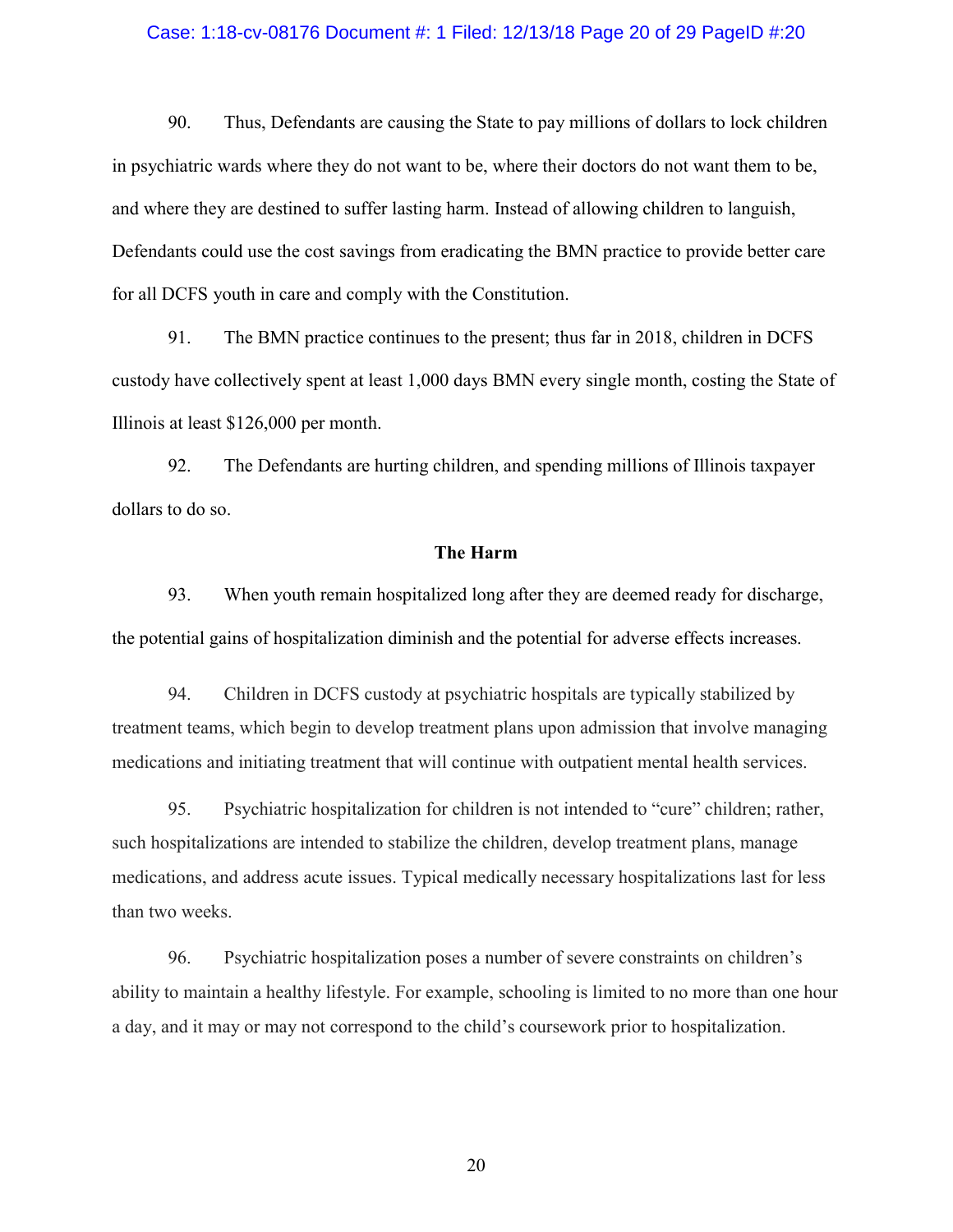### Case: 1:18-cv-08176 Document #: 1 Filed: 12/13/18 Page 21 of 29 PageID #:21

97. Children must remain in the hospital 24 hours a day. Recreational opportunities and time outdoors are either non-existent or profoundly curtailed. Visits with family are limited in duration and usually cannot involve visits from siblings younger than eighteen.

98. Hospitalized children may use the phone only five to ten minutes per day, and they are not permitted access to electronic devices to maintain contact with friends and relatives who may be sources of support.

99. At the same time, hospitalized children are subjected to a dangerous environment, where other patients may engage in physically or sexually violent behavior or be physically restrained by hospital staff. Just as damaging is the exposure to maladaptive behaviors that hospitalized children invariably witness and often begin to replicate, such as new means of acting out.

100. As youth held BMN continue to be hospitalized, they observe new patients being admitted to their units and then being discharged. Watching other children get to leave often exacerbates feelings of abandonment, loss, anxiety, anger, powerlessness, and the sense that the child is somehow less valued than other patients. There are few clearer ways to tell a child that he or she does not matter than by locking him or her in a psychiatric ward when there is no justification for doing so.

101. Lengthy hospitalizations tend to erase any gains made by children during the medically necessary portion of their stay, and over time many children exhibit more psychiatric distress than they presented with at admission.

102. By way of example, named Plaintiff Stephen W., who was detained BMN twice in 2014 and again in 2017, incurred documented psychiatric distress. Hospital records from 2017 establish that Stephen consistently struggled with the idea that his placement would never come through. As a result of his hopelessness from being held BMN, Stephen required medication to help him sleep and generally cope with his detainment; he described himself as worthless and inflicted harm on himself; he was anxious and agitated on a daily basis, and thus had difficulty connecting with his peers.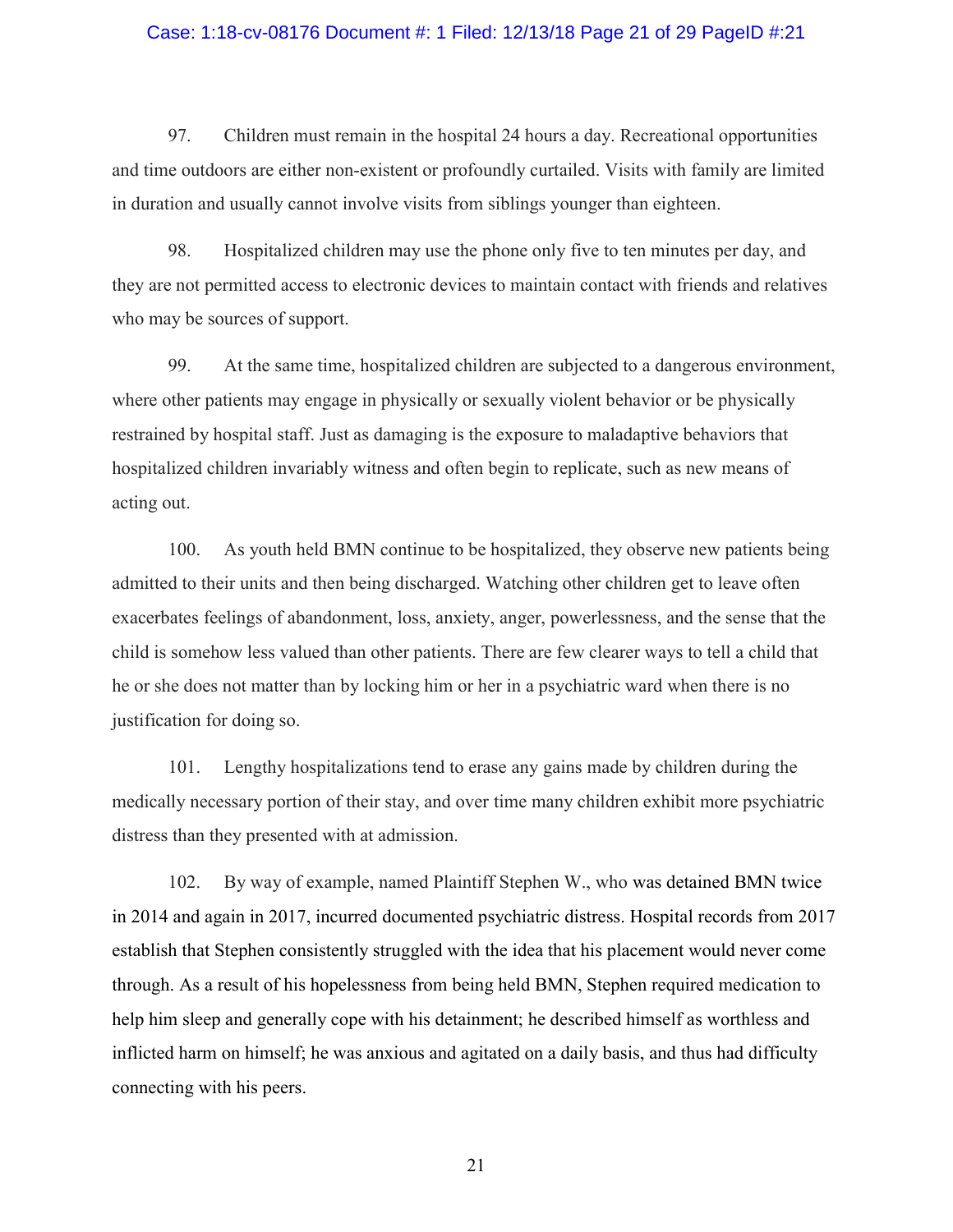#### Case: 1:18-cv-08176 Document #: 1 Filed: 12/13/18 Page 22 of 29 PageID #:22

103. Named Plaintiff Burl F., who was hospitalized and held BMN from December 9, 2008 through January 30, 2009, had limited contact with the outside world, including limited contact with family members. As a result, his behavior deteriorated and he became significantly more depressed, often opting to isolate himself inside his room instead of attending programs at the hospital.

104. The harm of BMN is exemplified throughout the class. Class member James M. has autism and has significant cognitive deficits; although a larger person, he functions at a toddler-level. James M. entered DCFS care in 2016 after his caregiver was no longer able to care for him. At age 17, he was detained BMN in a psychiatric ward for more than seven months. Having been set for discharge in November 2016, James instead spent Christmas, New Year's Day, and Memorial Day locked inside a psychiatric ward for no therapeutic reason. Only upon being discharged to an appropriate placement was James able to make meaningful strides forward.

105. In short, psychiatric hospitalizations are meant to be short-term crisis centers, not long-term treatment facilities. A child should be released after they are stabilized, a treatment plan is in place, and a doctor has determined that there is no medical necessity for him or her to be locked in a psychiatric ward. Otherwise, children will suffer great isolation and harm.

#### Class Action Allegations

106. Mr. Golbert and named Plaintiffs Skylar L., Issac D., Archie C., Burl F., Sterling B., and Tyrese B., bring this action on behalf of the named class representatives and on behalf of a class of those similarly situated, pursuant to Rule 23(b)(3) of the Federal Rules of Civil Procedure.

107. Plaintiffs seeks to represent a class consisting of the following people:

All those who are or were subjects of abuse, neglect, or dependency petitions filed in the Circuit Court of Cook County, who have been placed in the custody or under the guardianship of DCFS at any time on or after March 4, 2008 and who were held in a hospital for purposes of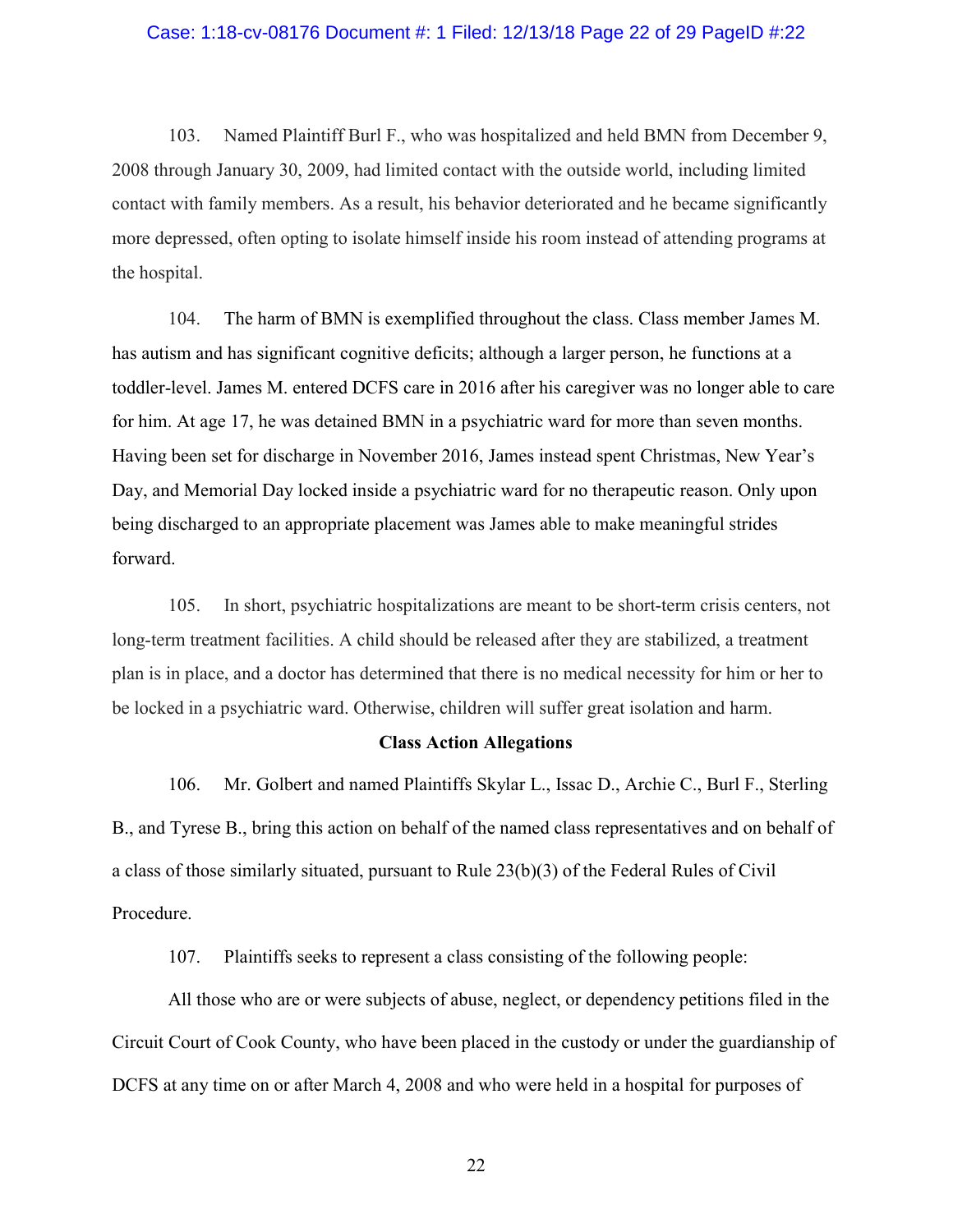#### Case: 1:18-cv-08176 Document #: 1 Filed: 12/13/18 Page 23 of 29 PageID #:23

psychiatric treatment for at least a week beyond medical necessity and who are 20 years old or younger as of the date of filing of this Complaint.

Because not all Defendants served in DCFS at the same time, it is appropriate to divide the class into subgroups as follows:

- a) All those who were in DCFS custody who were held in a hospital for purposes of psychiatric treatment for at least a week beyond medical necessity between March 4, 2008 and the end of Erwin McEwen's tenure as director of DCFS.
- b) All those who were in DCFS custody who were held in a hospital for purposes of psychiatric treatment for at least a week beyond medical necessity between the end of Erwin McEwen's tenure as director and the end of Richard Calica's tenure as director of DCFS.
- c) All those who were in DCFS custody who were held in a hospital for purposes of psychiatric treatment for at least a week beyond medical necessity between the end of Richard Calica's tenure as director and the end of Arthur Bishop's tenure as director of DCFS.
- d) All those who were in DCFS custody who were held in a hospital for purposes of psychiatric treatment for at least a week beyond medical necessity between the end of Arthur Bishop's tenure as director and the end of Bobbie Gregg's tenure as director of DCFS.
- e) All those who were in DCFS custody who were held in a hospital for purposes of psychiatric treatment for at least a week beyond medical necessity between the end of Bobbie Gregg's tenure as director and the end of Cynthia Tate's tenure as director of DCFS.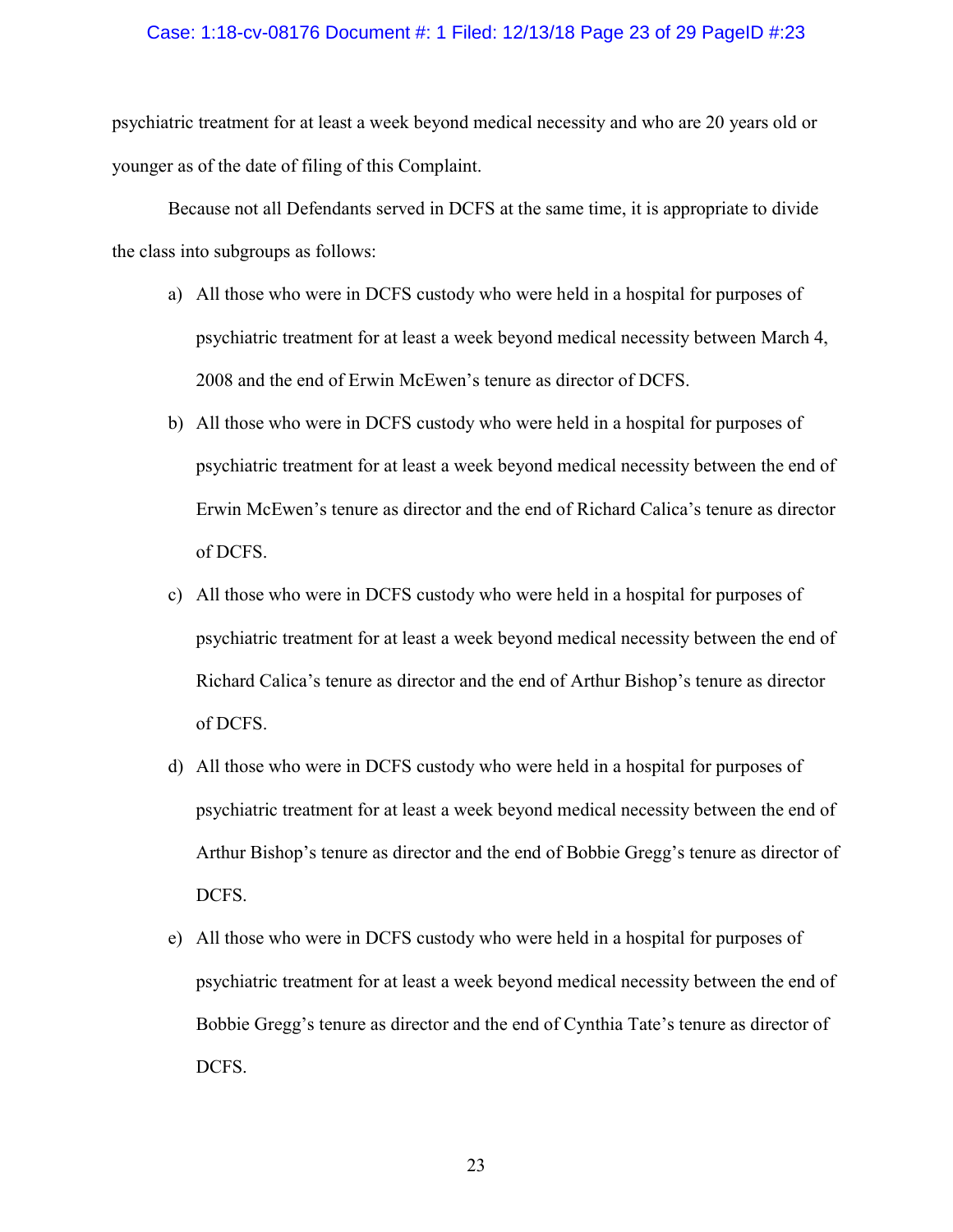- f) All those who were in DCFS custody who were held in a hospital for purposes of psychiatric treatment for at least a week beyond medical necessity between the end of Cynthia Tate's tenure as director and the end of George Sheldon's tenure as director of DCFS.
- g) All those who were in DCFS custody who were held in a hospital for purposes of psychiatric treatment for at least a week beyond medical necessity between the end of George Sheldon's tenure as director and the end of Beverly J. Walker's tenure as director of DCFS.

108. As each individual Defendant assumed his or her position in DCFS described in paragraphs 28-34, he or she had an opportunity to end the BMN practice but did not do so. Rather than end it, each individual Defendant knowingly perpetuated it, thereby cementing the practice of holding children BMN and making Defendants liable for the constitutional violations that befell all class members from the time he or she assumed the position referenced above to the present.

109. Plaintiffs estimate that the class numbers in the hundreds of children, making joinder of all members impractical.

110. Common questions of law and fact exist to all class members. Among these common questions are:

- a) whether any legitimate governmental purpose exists to detain the class members in medical facilities BMN;
- b) whether Defendants maintained a practice of violating class members' rights under the due process clause of the Fourteenth Amendment through this practice of holding them BMN; and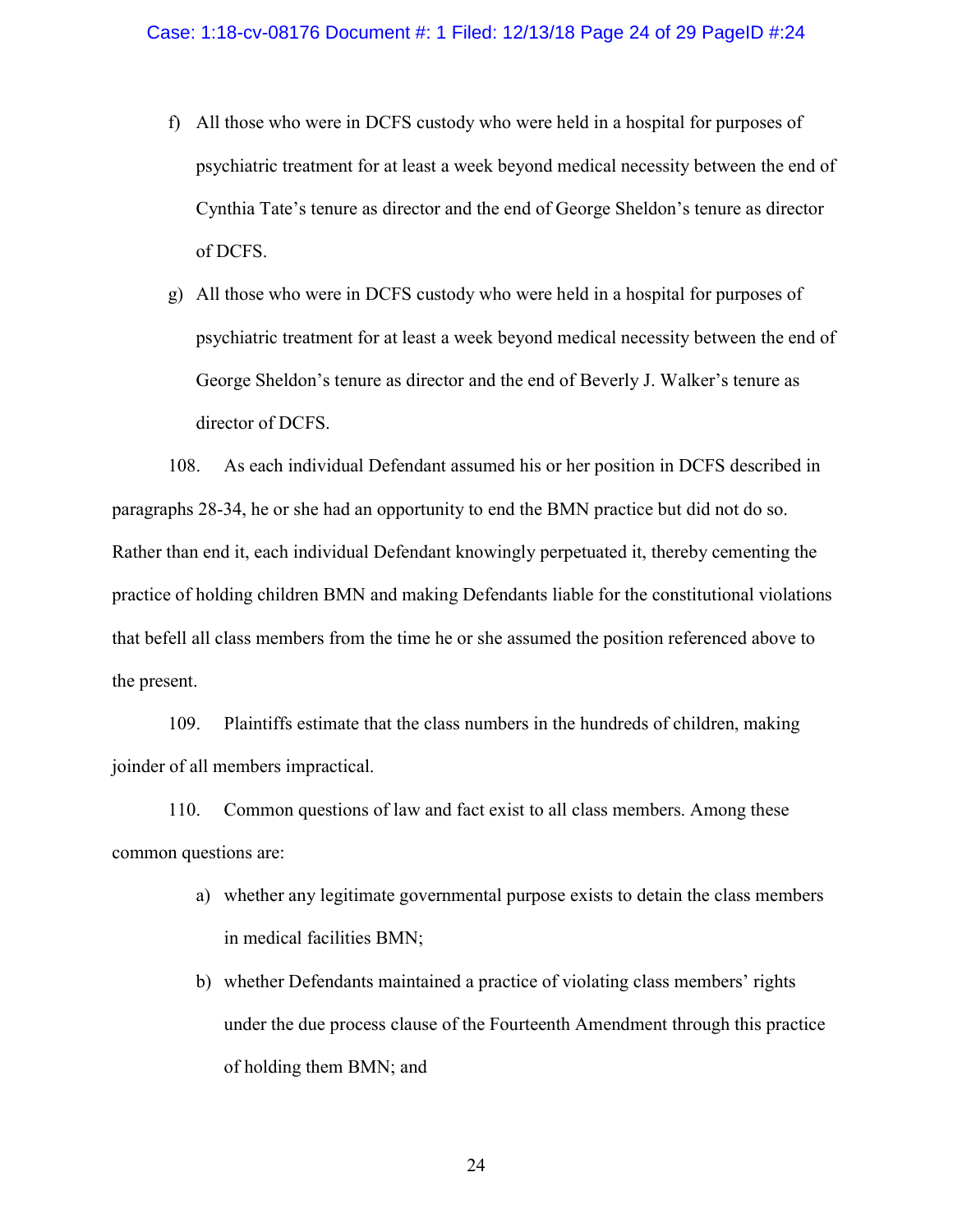c) whether Defendant DCFS deprived class members of less restrictive housing on the basis of their disabilities and thus violated Title II of the Americans with Disabilities Act and Section 504 of the Rehabilitation Act.

111. The claims of the Named Plaintiffs are typical of the claims of the class. The named Plaintiffs were confined BMN and subject to unconstitutional conditions by the same practices as the class. They seek to prove that the conditions of being held BMN violated their rights and that Defendants are liable as a result.

112. The named Plaintiffs will fairly and adequately represent the interests of the class. They have retained counsel experienced in class action, civil rights, and conditions of confinement litigation.

113. The further requirements of Federal Rule of Civil Procedure 23(b)(3) are met in this cause in that questions of law and fact common to members of the class, which are described above, predominate over any individual issues that may exist. In addition, a class action would be the most and efficient method of adjudicating the class members' claims and is therefore the superior method of adjudication.

# Count I – Class claims pursuant to 42 U.S.C. § 1983 for violations of the Fourteenth Amendment

114. Each paragraph of this Complaint is incorporated herein.

115. There is no legitimate governmental purpose for holding a child in a psychiatric hospital BMN.

116. The individual Defendants, cloaked under color of law, had a duty to protect Plaintiffs and the class members from physical and emotional harm.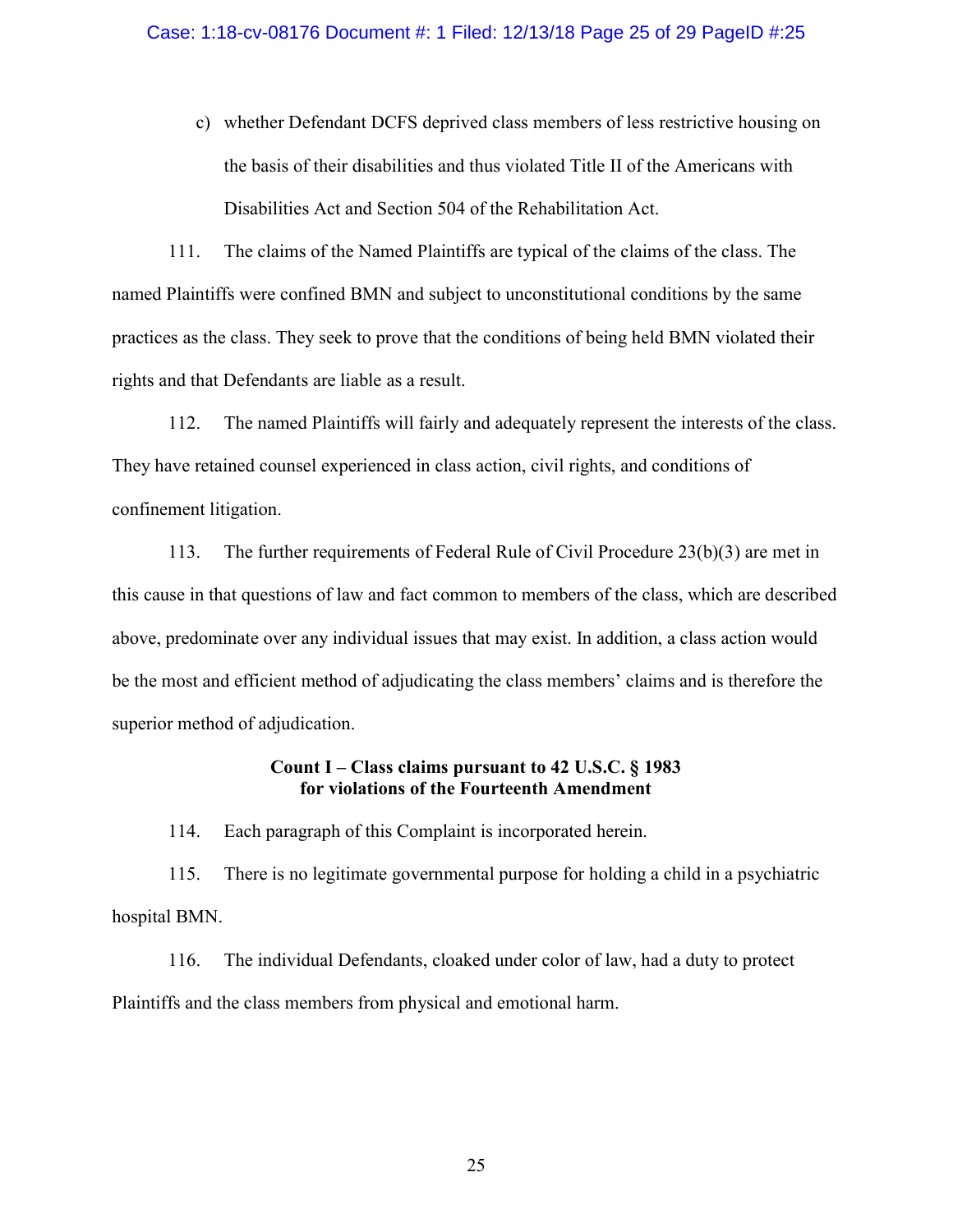#### Case: 1:18-cv-08176 Document #: 1 Filed: 12/13/18 Page 26 of 29 PageID #:26

117. The individual Defendants knew or should have known that subjecting Plaintiffs to the practice of holding them BMN created a risk that Plaintiffs would suffer physical and/or severe emotional harm.

118. The individual Defendants were deliberately indifferent to the risk posed to Plaintiffs and the class members by the BMN practice.

119. In being deliberately indifferent to the known risk posed to Plaintiffs and the class members, the individual Defendants did not exercise any professional judgment at all. They simply ignored Plaintiffs' and the class members' plight and allowed them to suffer the consequences of being children locked inside a psychiatric hospital for absolutely no reason at all.

120. As a consequence of the individual Defendants' deliberate indifference, Plaintiffs and the class members suffered harm, including, but not limited to, severe emotional distress.

# Count II – Class claims pursuant to 42 U.S.C. § 1983 Fourteenth Amendment Failure to Provide Medical Care

121. Each paragraph of this Complaint is incorporated herein.

122. There is no legitimate governmental purpose for holding a child in a mental health facility BMN.

123. The individual Defendants owed each class member a duty to provide him or her with adequate medical care.

124. Each class member required psychiatric hospitalization.

125. Rather than providing each class member with medically necessary treatment, the individual Defendants ensured that any hospital-based treatment would be followed by a lengthy period of detainment BMN that would necessarily diminish the therapeutic value of such treatment such that every class member was deprived of necessary care.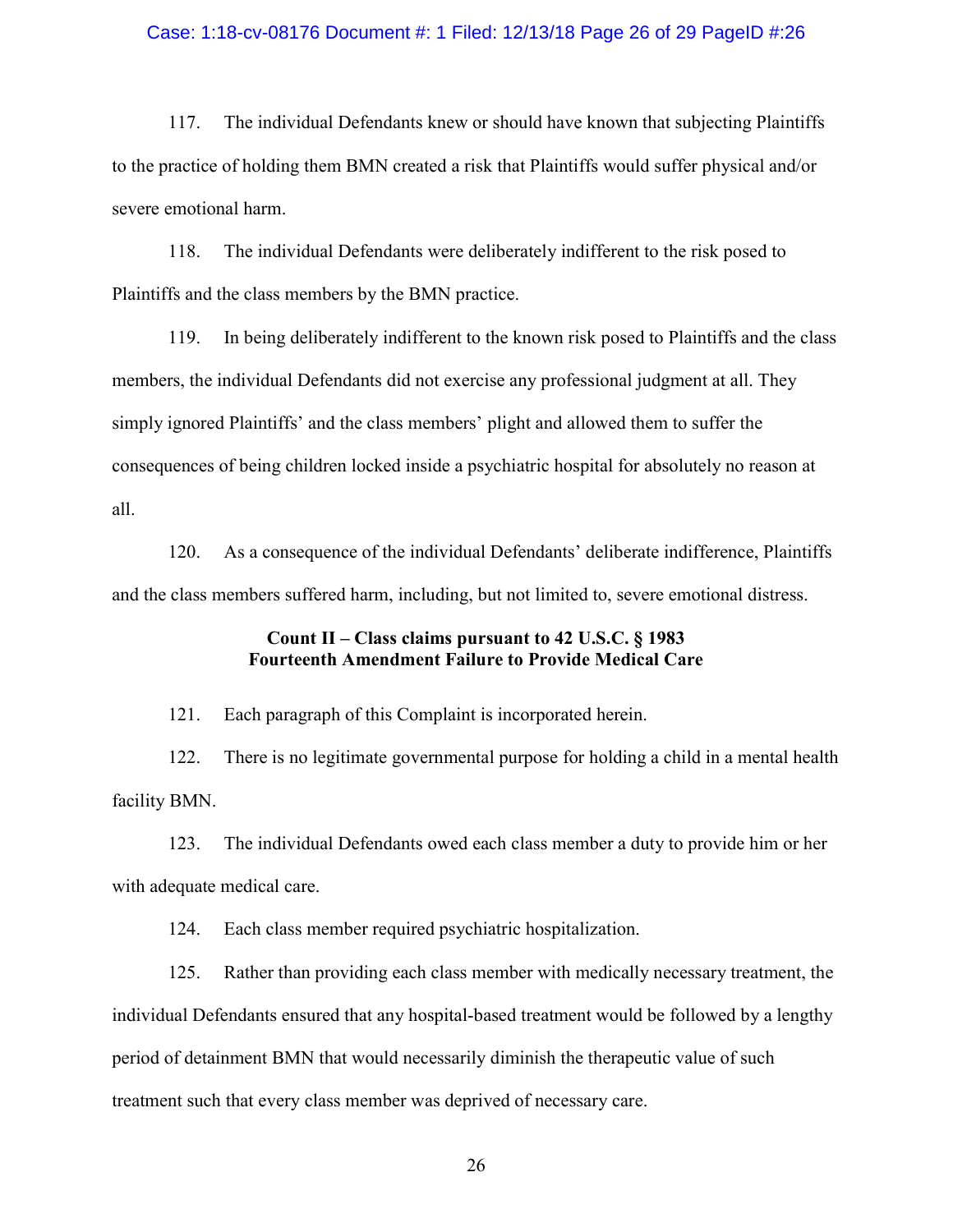#### Case: 1:18-cv-08176 Document #: 1 Filed: 12/13/18 Page 27 of 29 PageID #:27

126. The individual Defendants knew or should have known that subjecting Plaintiffs to the practice of holding them BMN created a risk that Plaintiffs would receive constitutionally deficient medical care.

127. The individual Defendants were deliberately indifferent to the risk posed to Plaintiffs and the class members by the BMN practice.

128. In being deliberately indifferent to the known risk posed to Plaintiffs and the class members, the individual Defendants did not exercise any professional judgment at all. They simply ignored Plaintiffs' and the class members' plight and deprived them of necessary medical care.

129. As a consequence of the individual Defendants' deliberate indifference, Plaintiffs and the class members were deprived of necessary medical care and suffered harm.

## Count III – Class claims pursuant to Rehabilitation Act 29 U.S.C. § 794(a)

130. Each paragraph of this Complaint is incorporated herein.

131. Section 504 of the Rehabilitation Act states that no otherwise qualified individual with a disability shall be "excluded from participation in, be denied the benefits of, or be subjected to discrimination in any program or activity receiving Federal financial assistance." 29 U.S.C. § 794(a).

132. Plaintiffs and class members are qualified "individuals with a disability" within the meaning of the Rehabilitation Act, 29 U.S.C. § 794(a) because they have a mental health, intellectual, or developmental disability.

133. DCFS, as a department of the State of Illinois, receives "federal financial assistance" within the meaning of 29 U.S.C. § 794(a).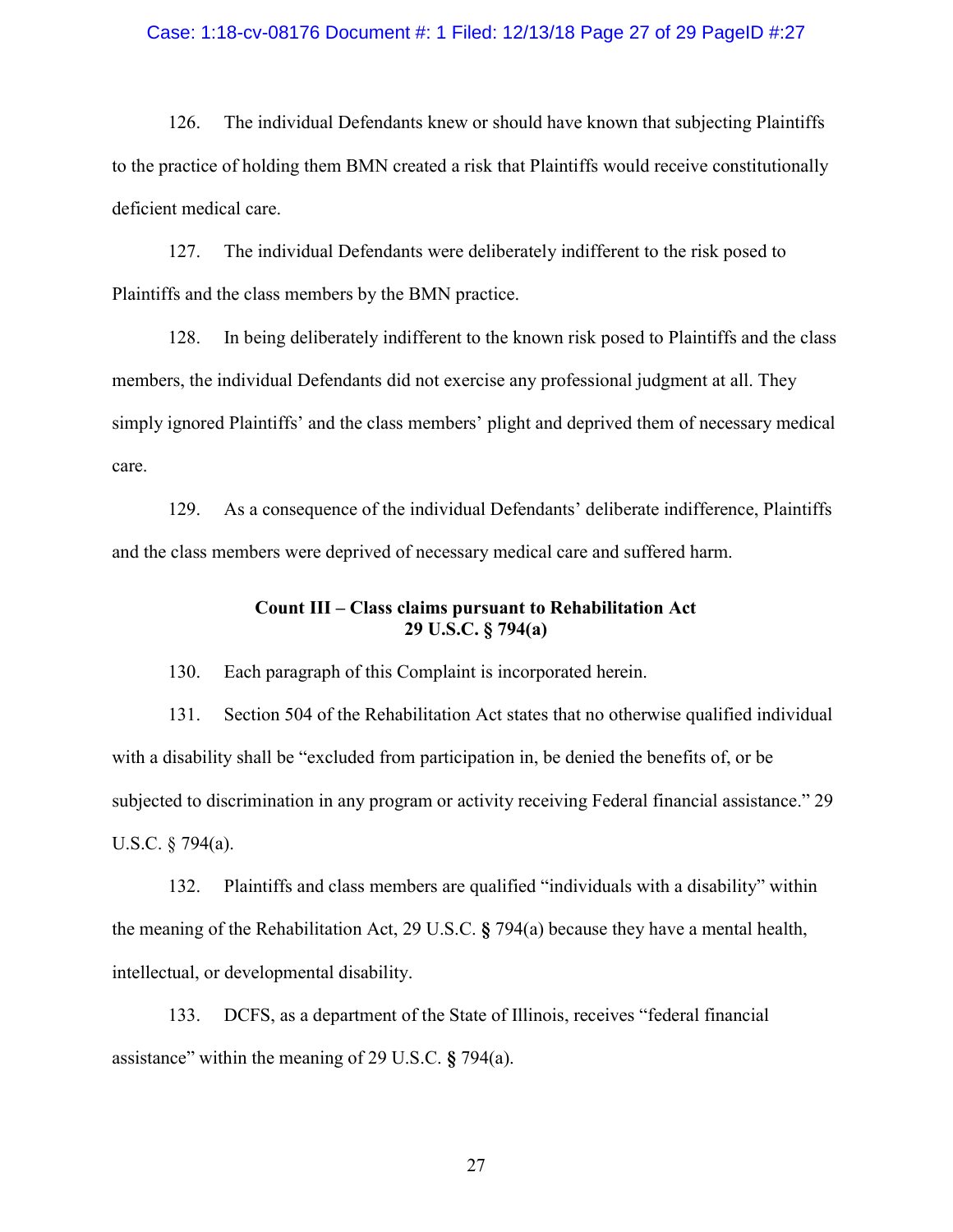## Case: 1:18-cv-08176 Document #: 1 Filed: 12/13/18 Page 28 of 29 PageID #:28

134. The operations of DCFS are a "program or activity" that falls within the meaning of 29 U.S.C.  $\S$   $\frac{5}{94(b)(1)(A)-B}$  and /or (b)(2)(B).

135. Plaintiffs and class members were excluded from and were denied the benefits of placement in less restrictive housing due to their disability.

136. Plaintiffs and class members were discriminated against by Defendant DCFS based on their mental health disabilities and were denied less restrictive housing as a direct and proximate result.

137. As a direct and proximate result, Plaintiffs and class members suffered harm.

# Count IV – Class claims pursuant to Americans with Disabilities Act 42 U.S.C. § 12132

138. Each paragraph of this Complaint is incorporated herein.

139. Plaintiffs and class members are qualified "individuals with a disability" within the meaning of Title II of the ADA because they have a mental health, intellectual, or developmental disability.

140. Title II of the ADA prohibits exclusion of qualified individuals from participation in services, programs, or activities by public entities like DCFS.

141. The claims under the ADA are brought against Defendant DCFS as a department of the State of Illinois.

142. Defendant DCSF is a "public entity" within the meaning of 42 U.S.C. § 12131(1).

143. In violation of Title II of the ADA, Plaintiffs and class members have been discriminated against on the basis of their disabilities, and were thus excluded from participating in, and were denied the benefits of, placement in less restrictive housing due to their disabilities.

## Requests for Relief

WHEREFORE, Plaintiff respectfully requests that this Court: